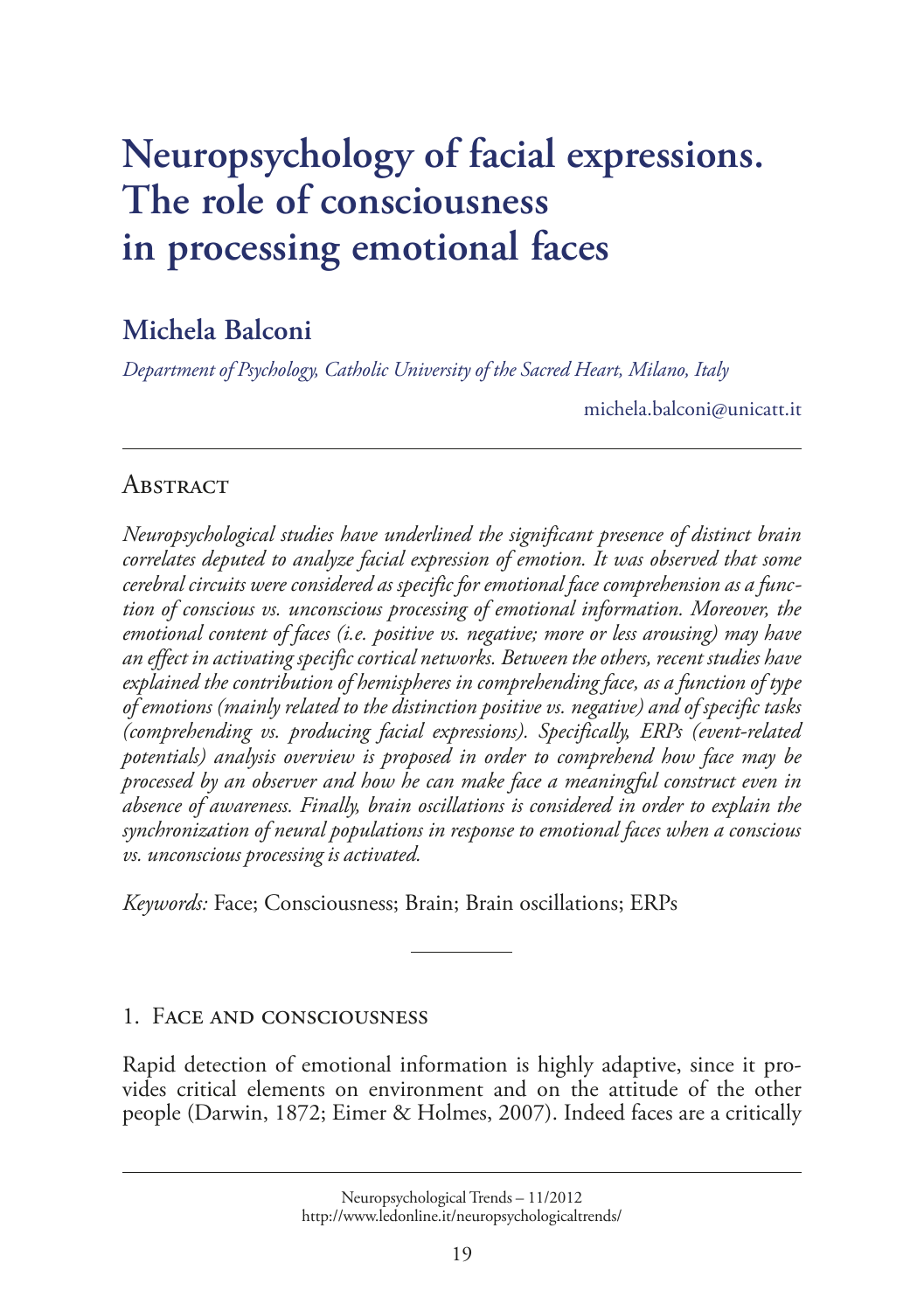important source of social information and it appears we are biologically prepared to perceive and respond to faces in an unique manner (Balconi, 2008; Ekman, 1993). Recent investigations of emotional processing have uncovered components of a complex network for the detection and analysis of emotionally significant information from faces. Brain areas generally involved in evaluation of the emotional and motivational significance of facial expressions appear to be mediated by the amygdala and orbitofrontal cortex, while structures such as the anterior cingulate, prefrontal cortex and somatosensory areas are linked to the conscious representation of emotional facial expression for the strategic control of thought and action (Adolphs, 2003).

Between the cortical and subcortical structures, in neurophysiological studies in monkey, some neurons in the amygdala have been found to selectively respond to facial stimuli (Balconi, Brambilla & Falbo, 2009a; Nakamura, Mikami & Kubota, 1992; Leonard, Rolls, Wilson & Baylis, 1985). A particularly notable finding is that the left amygdala was more greatly activated during the processing of fearful expressions than during the processing of happy expressions (Morris, Frith, Perret, Rowland, Young, Calder & Dolan 1996; Morris, Friston, Buchel, Frith, Young, Calder & Dolan 1998). Further, an increasing intensity of sad facial expressions was associated with enhanced activity in the left amygdala (Blair, Morris & Frith, 1999).

#### 2. What type of unconscious processing of facial expression?

Nevertheless, there is an increasing evidence supporting the idea that significant affective processes happen outside consciousness (Calvo & Esteves, 2005; Dimberg, Elmehed & Thunberg, 2000; LeDoux, 1996). About facial expressions, it has been shown that the affective information contained in facial expression is perceived involuntarily (Eastwood & Smilek, 2005) and is able to constrict the focus of attention. Considering the critical social relevance of facial expressions of emotion, it is not surprising that the emotions displayed in facial expression can be perceived even when subjects have no conscious experience of perceiving these expressions (Balconi & Lucchiari, 2005a).

Thus, attentive and pre-attentive facial stimulus processing is an important topic to explain how people comprehend affective disposition in others. Research on consciousness introduced a distinction between automatic and conscious (Posner, 1978) or automatic and controlled (Shiffrin & Schneider,

Neuropsychological Trends – 11/2012 http://www.ledonline.it/neuropsychologicaltrends/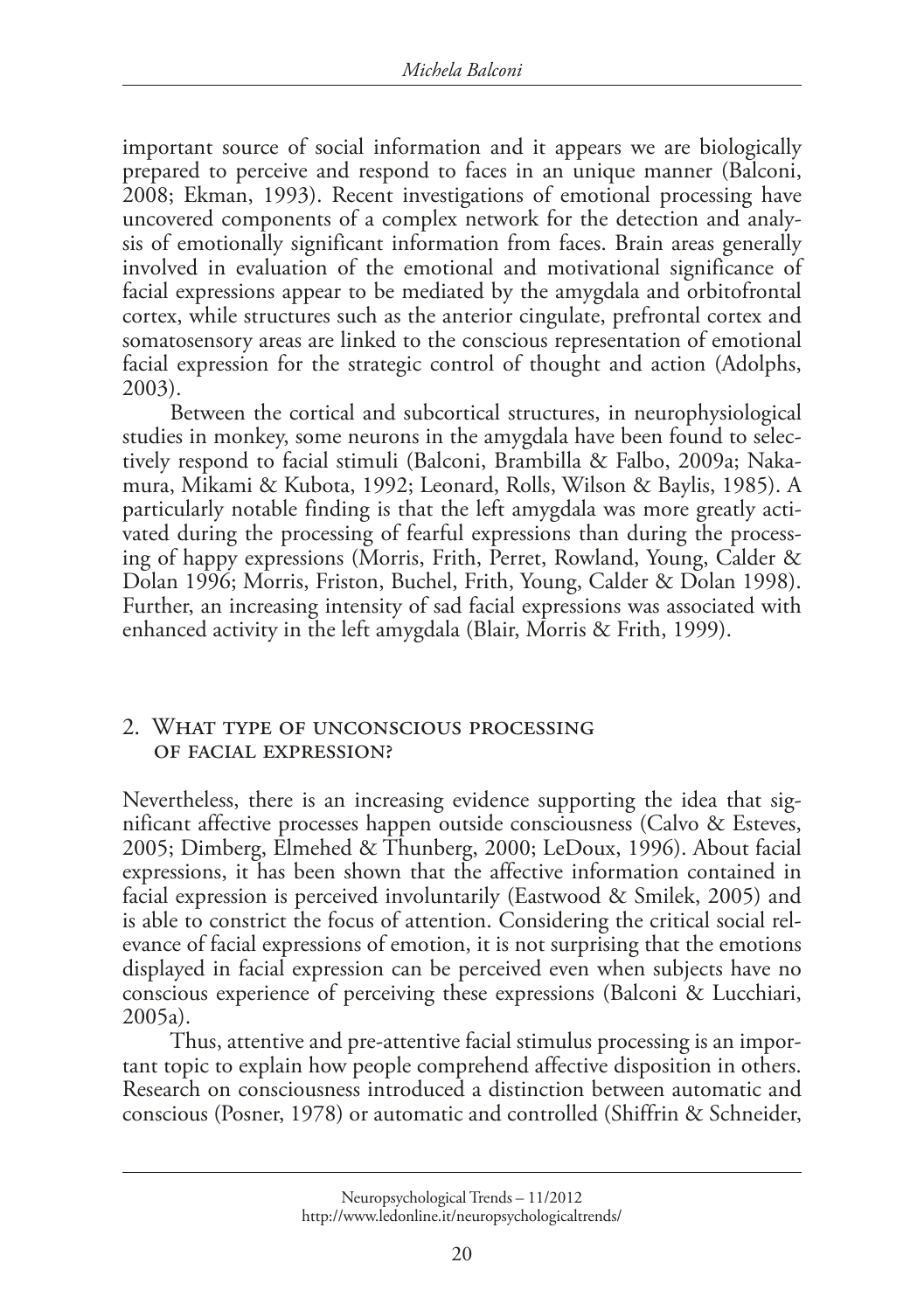1977) information processing. This concept was developed to account for the fact that the selectivity of attention is better described in terms of a flexible and strategic distribution of limited processing resources across stimuli and tasks. The effect of perceived but not consciously elaborated emotional stimulus is critique for a great amount of neuropsychological research, on both normal and pathological subjects (Balconi et al., 2009b; Bunce, Bernat, Wong & Shevrin, 1999; Dimberg & Öhman, 1996; Wong, Shevrin & Williams, 1994). Specifically, facial expressions of emotion are considered unique in their ability to orient the subjective cognitive resources, even if people are unable to process information consciously. Secondly, it was hypothesized that subjects are able to assign a semantic value to the emotional content of faces even in an unaware condition (Balconi & Pozzoli, 2005a; Dimberg et al., 2000; Wong & Root, 2003).

In humans, evidence for the unconscious perception of emotional face has been revealed in terms of subjective reports (Esteves, Parra, Dimberg & Ohman, 1994), autonomic reactions (Morris & Dolan, 2001), brain imaging measures (Whalen, Rauch, Etcoff, McInerney, Lee & Jenike, 1998), as well as ERPs (Kiefer & Spitzer, 2000) and brain oscillations (Balconi & Pozzoli, 2007; 2008). The EEG approach (for both ERP and brain oscillations) will be explored in the next paragraphs. An obvious and well-known example of unconscious perception of emotion is subliminal stimulation effect. This phenomenon was studied in a limited number of cases (Wong et al., 1994; Stone & Valentine, 2007). Animal studies suggest that fear-related responses are elicited by a direct subcortical pathway from the thalamus direct to the amygdala, allowing emotional (and specifically threat) to be processed automatically and outside awareness. In addition, unconscious stimulation showed to be sensitive to the emotional content of the stimuli, as revealed by different behavioural and physiological measures (Lang, Bradley & Cuthbert, 1997).

Unconsciously processing for facial stimuli can also be demonstrated in clinical context, such as in case of prosopagnosia. In most cases prosopagnosics appear to recognize familiar faces even though they fail to identify the persons verbally. Therefore, the patients showed an unconscious recognition that cannot be accessed consciously (Tranel & Damasio, 1985). However, although the existence of unconscious affect elaboration was accepted, the question concerning its importance for emotional decoding is still open. Only a limited number of studies has explored the significance of conscious vs. unconscious face comprehension, based on priming effect or subliminal stimulation (Balconi & Lucchiari, 2007; Batty & Taylor, 2003; Holmes, Vuilleumier & Eimer, 2003).

Neuropsychological Trends – 11/2012 http://www.ledonline.it/neuropsychologicaltrends/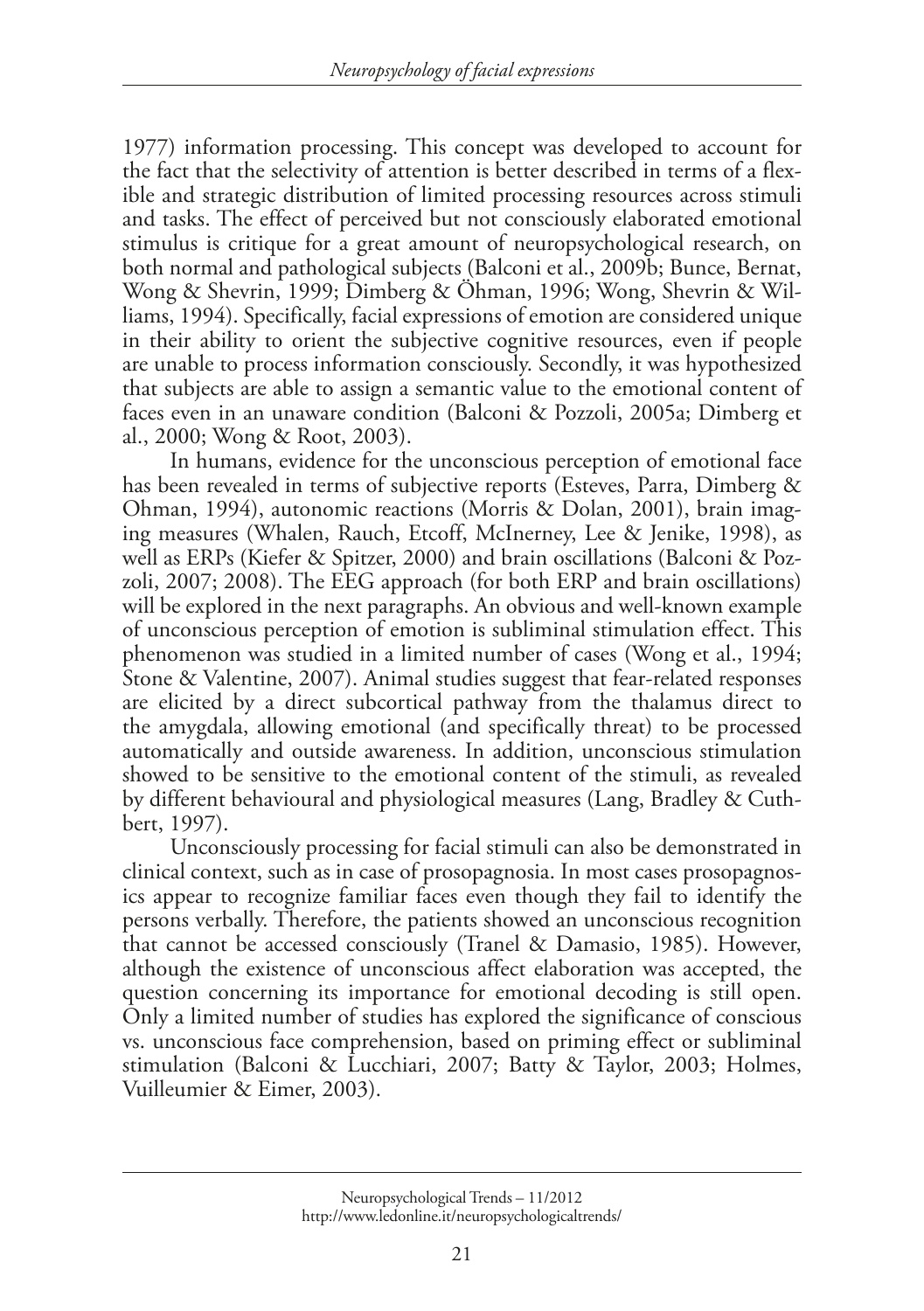#### 3. How to explore consciousness correlates of facial expression comprehension: the erp contribution

Although the existence of unconscious elaboration was accepted, the question concerning its importance for emotional decoding is still open. Only little studies have explored the significance of conscious vs. unconscious face comprehension based on priming effect or subliminal stimulation (Balconi & Lucchiari, 2007; Batty & Taylor, 2003; Holmes et al., 2003). Moreover, an another useful measure to analyze conscious and unconscious perception of faces is the masking procedure. By low intensity and brief exposure, a target stimulus can be made unrecognized when another stimulus is presented simultaneously, shortly before (forward masking), or shortly after (backward masking) (Balconi & Mazza, 2010; Rolls, 2006). This paradigm is used to investigate below awareness response to emotional perception in which facial expressions are followed immediately by a masking face. Nevertheless, the effect of this masking technique was not largely used for the emotional face detection. So, we have no precise knowledge of the actual effect of masked emotional stimulus on the elaboration of the target one.

A second main point is that most of the recent research on the detection and analysis of emotionally significant information from face have used fMRI measures, which are based on relatively slow hemodynamic brain responses, and the studies on the time course of emotional processing have been relatively scarce (Simons, Hannula, Warren & Day, 2007). Thus these methods need to be completed with measures that provide insights into temporal parameters of emotional comprehension, such as event-related potential (ERP). Specifically, ERP measures are very useful tools to examine the time course of the conscious vs. unconscious stimulus elaboration at a very high temporal resolution (Balconi & Pozzoli, 2005b; Shevrin, 2001; Snodgrass, 2000). Secondly, by comparing wave profiles between conditions, they may furnish a valid measure of the qualitative nature of the emotional mechanisms, checking the resemblance of the underlying processes for attentive and not attentive emotional elaboration (Balconi & Lucchiari, 2005b; 2007; Brázdil, Rektor, Daniel, Dufek & Jurak, 2001).

For this reason it is interesting to compare ERP profiles in conscious vs. unconscious condition, in order to verify the similarity of the comprehension processes, firstly in terms of the resemblance of the two processes, attentive and pre-attentive, from a qualitative point of view (morphological analysis); secondly about the existence of some differences related to the type and the amount of cognitive resources required to process the two types of stimuli (ERP modulation in terms of peak amplitude); finally about the temporal

Neuropsychological Trends – 11/2012 http://www.ledonline.it/neuropsychologicaltrends/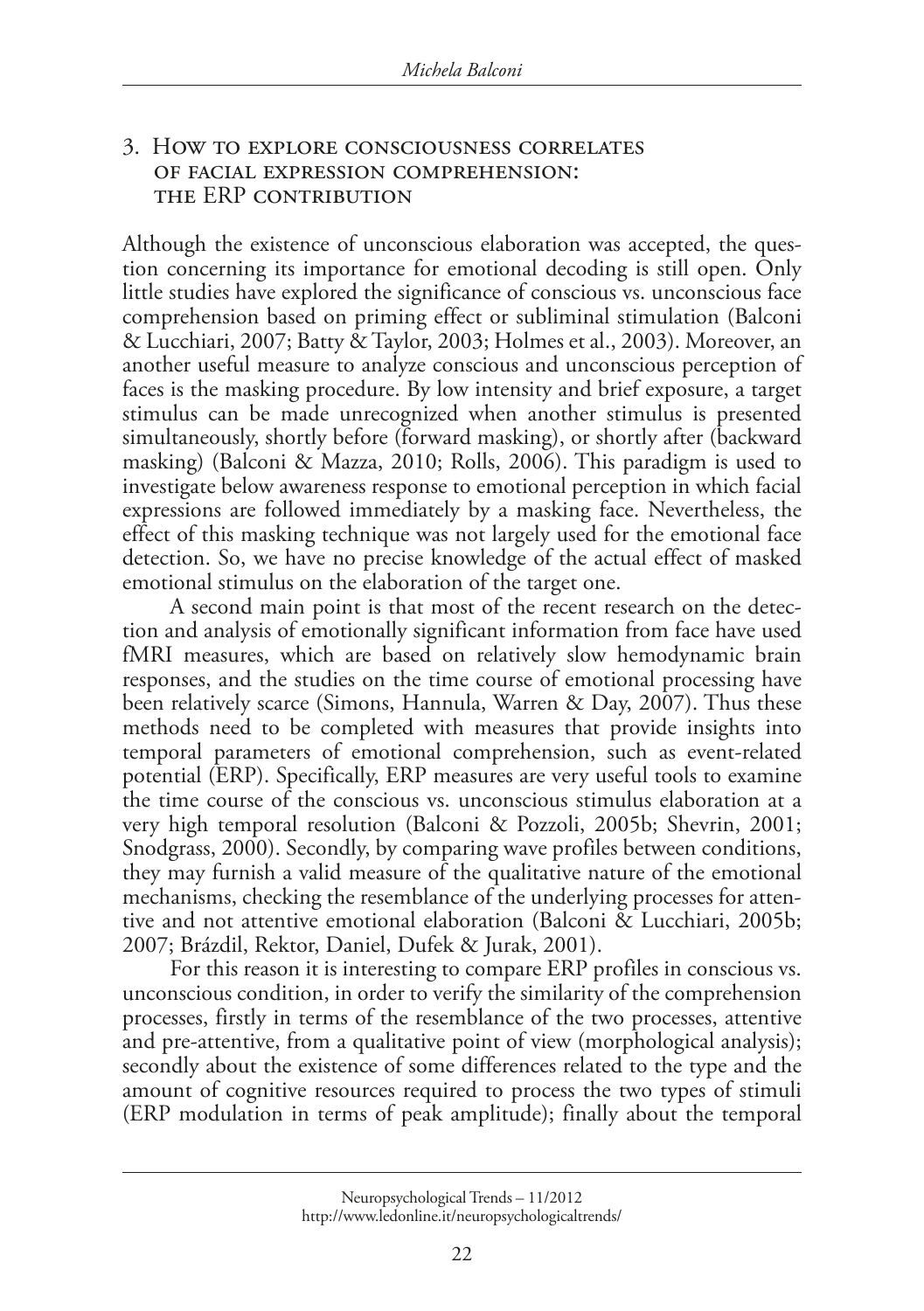course of this processes, with a delayed or anticipated effect for unconscious elaboration (ERP modulation in terms of peak latency).

Previous research have found a general qualitative similarity between conscious/unconscious conditions (Balconi & Lucchiari, 2005a; Balconi & Mazza, 2009a; Shevrin, 2001). Nevertheless actually it is not clear at what extent the two processes can be analogous, specifically with respect of the semantic value of unconscious face detection. A specific ERP measure for emotional face comprehension was found, that is an early negative deflection at about 240 ms post-stimulus, related to emotional faces more than neutral faces for an explicit (Streit, Wolwer, Brinkmeyer, Ihl & Gaebel, 2000) or an implicit task (Sato, Kochiyama, Yoshikawa & Matsumura, 2001). It was discussed as a cognitive marker of the complexity and the relevance of the stimulus (Carretié & Iglesias, 1995; Eimer & Holmes, 2007). On the other hand, it was interpreted such as an emotional-face index (Balconi & Pozzoli, 2009; Herrman, Aranda, Ellgrin, Mueller, Strik, Heidrich & Fallagatter, 2002), able to evidence the conscious comprehension of emotional significance of faces. Based on this evidence, it is expected a modulation of N200 as a function of attentive (conscious) vs. pre-attentive (unconscious) elaboration. The former condition could be marked by an ampler deflection that signals the attentional resources allocation by the subjects.

The effect of unconscious elaboration for emotional relevant stimuli was previously tested even through a second ERP effect, the P300 modulation. In general, it was found not to be exclusive for faces, since it was observed for other objects with an emotional content (Bernat, Bunce & Shevrin, 2001). P300 was shown to be related even to unconsciously processed stimuli, that result to be relevant for the subject (Kotchoubey, 2005; Lang et al., 1997). This deflection, generally more posteriorly localized (parietal sites), was found to be related to decisional process, and it is activated even in absence of attentive resource allocation (Balconi & Mazza, 2009a; Polich, 2007). Specifically, a subcomponent of P300, P3a (in contrast to the P3b), is relatively attention-independent and may serve as a component of the response. Moreover, the P3a was previously associated with the automatic aspects of the orienting response that are involved in detecting a relevant (in some cases threatening) stimulus (Liddell, Williams, Rathjen, Shevrin & Gordon, 2004). For previous reasons we expected that responses to emotional face should be marked by P3a component in a greater measures for pre-attentive processing than for attentive one. This should put in evidence the rapid detection of emotional relevant stimuli, that will be processed in more details in a successive cognitive conscious phase.

The comparison between attentive and pre-attentive processes was conducted even by considering the temporal effect they produced. As shown by

Neuropsychological Trends – 11/2012 http://www.ledonline.it/neuropsychologicaltrends/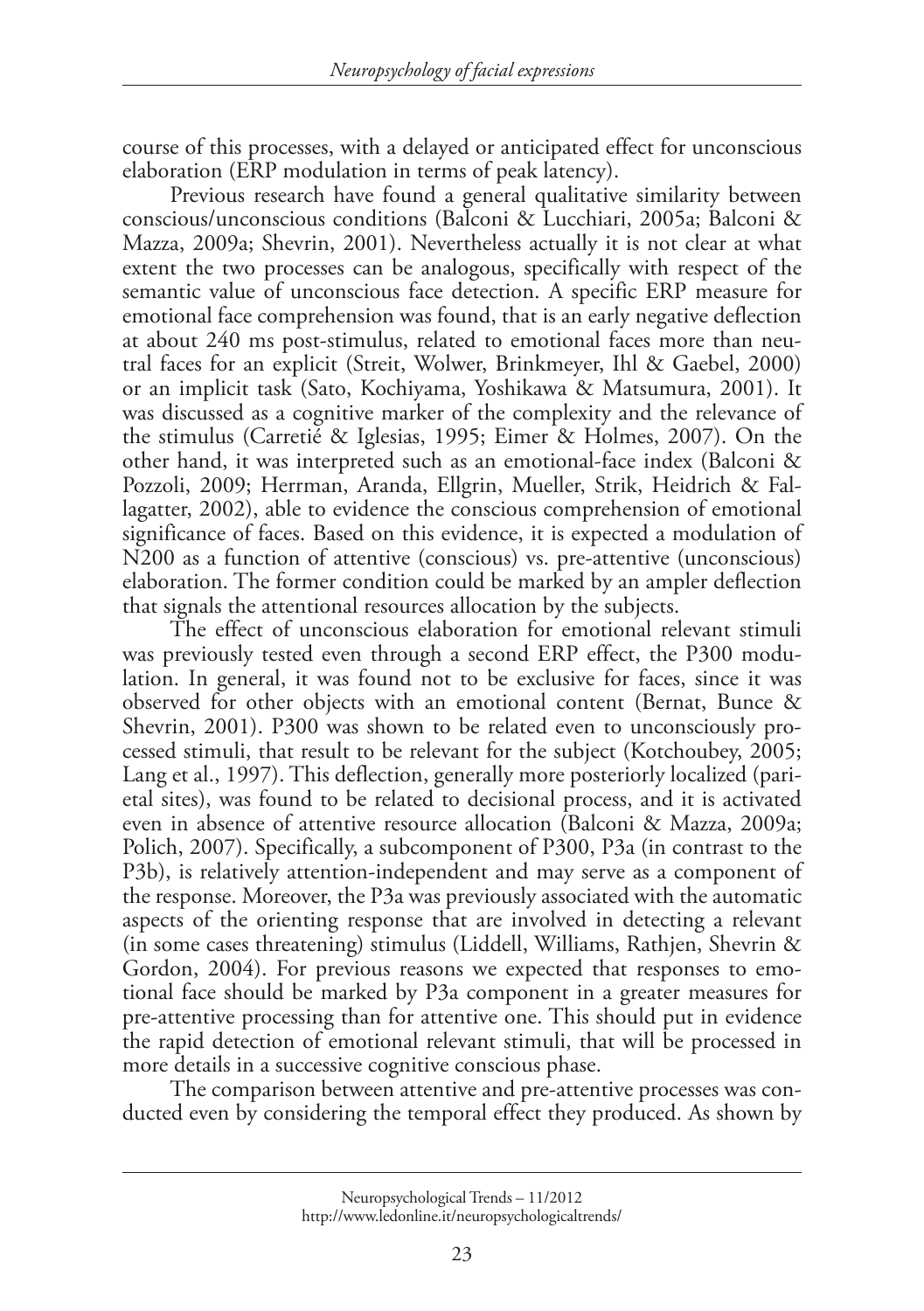some studies, delayed unaware information processing represents a distinctive feature of unconscious visual perception (Balconi, 2006; Bernat et al., 2001; Junghöfer, Bradley, Elbert & Lang, 2001), and it was explained as a consequence of a more complex process underlying unconscious elaboration. Contrarily, some other studies have found an anticipated peak modulation for unconscious compared to conscious perception (Brádzil et al., 2001). Thus the time of emergence of peak variation as a function of consciousness is a main topic to be considered, in order to have more information on the nature of the cognitive processes implicated.

#### 4. emotional valence of faces and cortical response: some experimental evidences

A main issue to be considered is related to the semantic significance of unconsciously processed stimulus (Stenberg, Lindgren, Johansson, Olsson & Rosen, 2000). Thus, as it was shown by previous results, a main factor to be effective in orienting subject's response to the emotional cues in case of unconscious stimulation is the content of the stimulus. A second main factor is related to the cortical contribution by two different hemispheres in responding to different emotional types. The intervention of different cortical modules for conscious and unconscious information elaboration (lateralization effect) or with respect of specific facial pattern (emotion-effect) is an important point that requires to be elucidated. On this level, divergent results were obtained, even if previous research used a reduced range of emotions, fact that prevents them to answer exhaustively to this matter.

Firstly, responses to unconscious stimulation showed to be sensitive to the emotional content of the facial stimuli, as revealed by different behavioural and physiological measures (Lang et al., 1997; Balconi & Lucchiari, 2007; Kiss & Eimer, 2008). Facial expressions are an important key to explain the emotional situation and they can consequently produce different reactions in a viewer. As suggested by Russell's circumflex model (Russell, 2003; Russell & Bullock, 1985), each emotion and its facial expression represents a specific response to a particular kind of significant event, that is it is evaluated by the subject in line with its motivational significance. This appraisal process is regulated by two main criteria: the arousing power of the stimulus (high or low); the valence of the emotional stimulus (positive or negative) (Balconi & Mazza, 2010). Thus, the entire emotional universe is represented by the two axes, and the "significance" attributed to the emotional expressions may have a direct effect on the cognitive level and the degree of attention allocated.

Neuropsychological Trends – 11/2012 http://www.ledonline.it/neuropsychologicaltrends/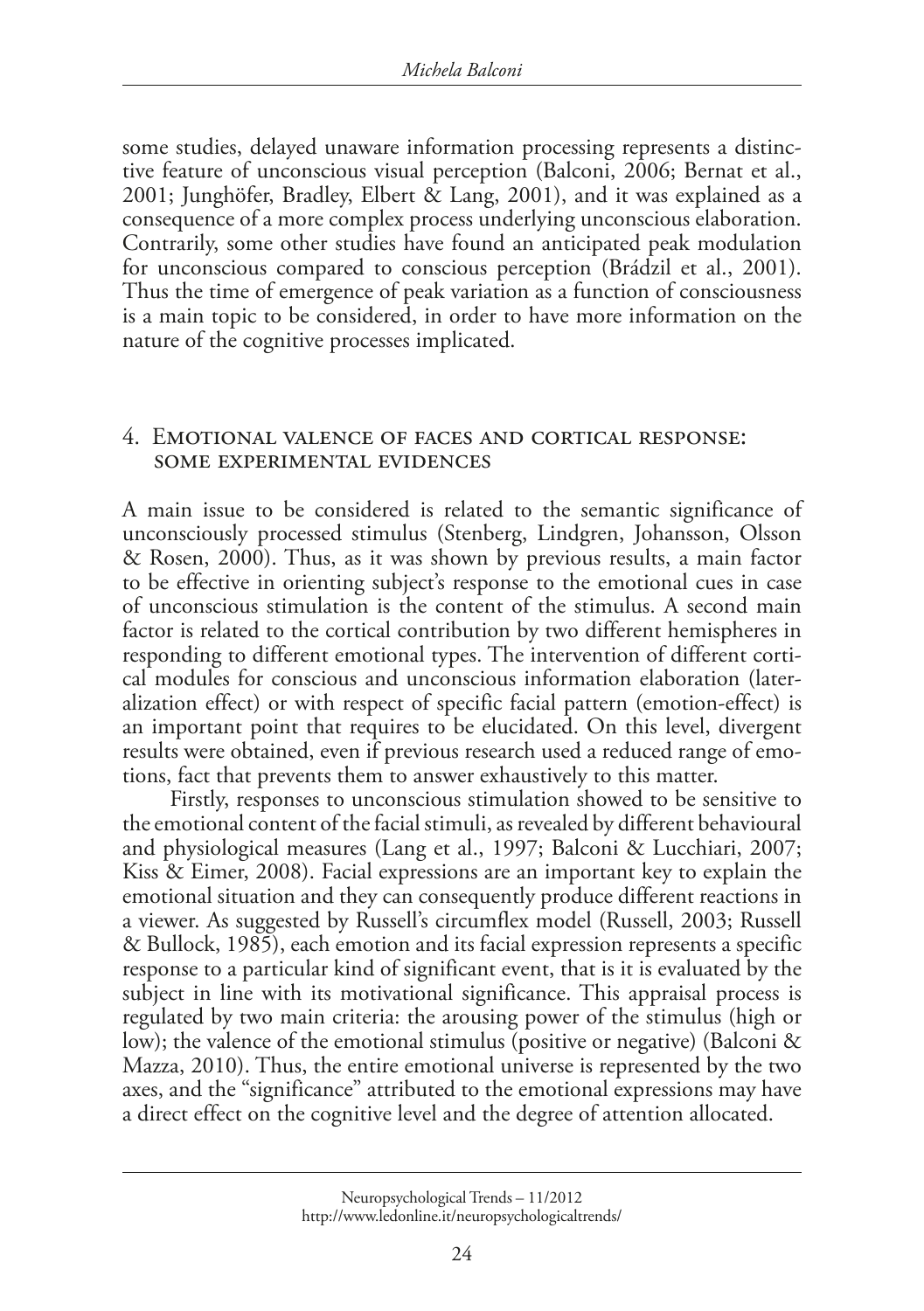Previous ERP studies in conscious condition have pointed out the effect of arousing power and valence of expressions on subjective responses to emotional faces. In particular, a larger negative peak was shown at about 230 ms post-stimulus (N230) in response to some emotional types (Streit et al., 2000; Sato et al., 2001; Balconi & Pozzoli, 2003; Balconi & Lucchiari, 2007), that are high arousing, threatening and negative faces. So, it was assumable that emotional expressions are distributed along a continuum, as function of arousing and threatening power (from higher to lower) and hedonic value (from negative to positive). Thus, the motivational significance of emotions has an effect on subjects' responses, since it was found that emotionally salient stimuli (unpleasant compared to neutral) generate greater magnitude of ERP response, for both N200 (Balconi & Lucchiari, 2005a; Junghöfer et al., 2001) and P300 (Morita, Morita, Yamamoto, Waseda & Maeda, 2001; Schupp, Cuthbert, Bradley, Cacioppo, Ito & Lang, 2000) measures. Thus we hypothesized that significance of emotional expressions in terms of the importance and of the experiential meaning they have for the subjects could influence the degree of attentional resources allocated, with an effect on ERP amplitude modulation (Frijda, 1996; Schorr, 2001).

The impact of different emotional patterns should be tested for both attentive and pre-attentive mechanisms, and the attended effect has been theoretically related to motivated attention, in which motivationally relevant stimuli naturally arouse and direct attentional resources (Hamm, Schupp & Weike, 2003; Keil, Bradley, Hauk, Rockstroh, Elbert & Lang, 2002). In fact, also unconscious condition seems to produce similar responses. Information presented under the conscious threshold may be processed on a high level even if the subject is unaware of this information, since pre-attentive response to emotional faces is effective in eliciting psychophysiological autonomic modulations (Regan & Howard, 1995; Öhman & Soares, 1998). In addition, ERPs have been shown to be sensitive to unconscious perception of affective words (Chapman, McCrary & Martin, 1980; Cacioppo, Crites & Gardner, 1996; Skrandies & Weber, 1996), pictures (Johnston, Miller & Burleson, 1986; Yee & Miller, 1987), and faces (Kayser, Tenke, Nordby, Hammerborg, Kennet & Gisela, 1997; Kiss & Eimer, 2008). For example, some investigations were applied to the classical oddball paradigm (Bernat et al., 2001; Brázdil et al., 2001), and they found a P3 ERP effect for unconscious stimuli similar to supraliminal condition. Also the emotional faces can be positively or negatively evaluated without conscious recognition and they are able to induce a specific psychophysiological response into the observer (Balconi & Lucchiari, 2005a; 2007).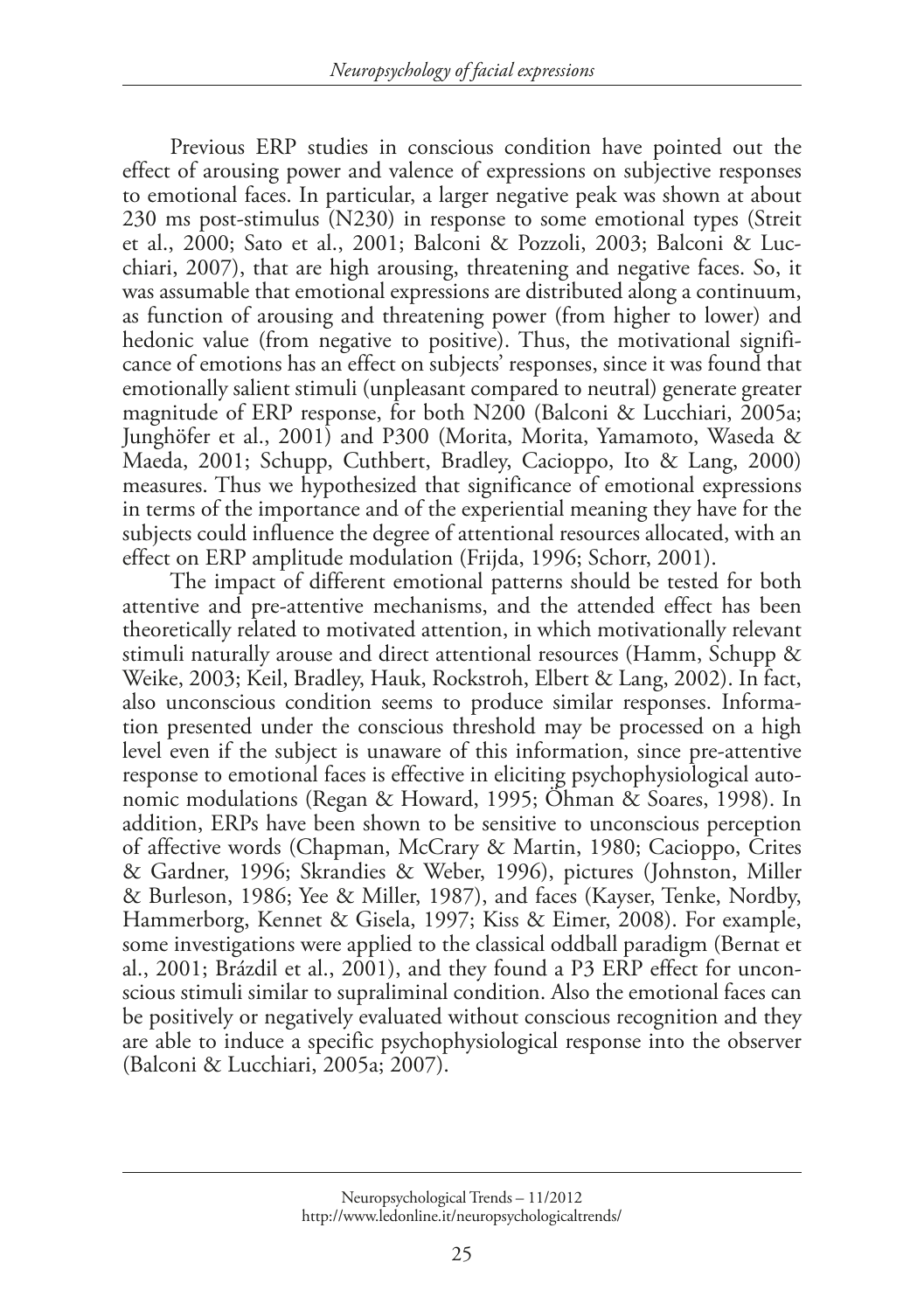#### 5. Brain oscillation and facial patterns

In parallel, brain oscillations of the EEG were found a powerful tool to analyze the cognitive processes related to emotion comprehension in general (Krause, 2003; Balconi & Lucchiari, 2006), and, even if less studied, to unconscious perception (Summerfield, Jack & Burgess, 2002). Some studies have examined the alpha frequency band modulation and they have revealed that this band can uncover the cortical correlates of relatively small differences in emotion processing (Aftanas, Koshkarov, Pokrovskaja, Lotova & Mordvintsev, 1996). Nevertheless, it was found an anterior asymmetry in alpha reduction, that was explained as correlate of changes on individual affective state (Davidson, 1998; Dimberg & Petterson, 2000). Moreover, Klimesch, Russegger, Doppelmayr and Pachinger (1998) reported that lower-1 alpha frequency (7-12 Hz) desynchronizes as a response to a presented warning stimulus. These authors suggested that the responses of this lowest alpha band probably reflect brain processes associated to phasic alertness.

Recently Güntekin and Başar (2007) observed that angry faces evoke higher amplitude alpha (9-13 Hz) responses in the posterior cortical areas, whereas increased beta (15-24 Hz) responses were observed in anterior areas in comparison to happy face stimulation. The authors stated that subject experienced negative valence while processing faces with angry expressions: this valence effect influenced the brain responses such that significantly increased amplitudes were found over left frontal and central electrodes in the 15-24 Hz frequency range, as well as over parietal, temporal and occipital areas in the 9-13 Hz frequency range.

Moreover, alpha activity in response to emotional cues was related to the lateralization effect (Balconi et al., 2009; Balconi & Mazza, 2010). EEG research has confirmed what stated by the valence hypothesis: relative increase of left hemisphere activity was found with positive emotional stimuli (Davidson & Henriques, 2000; Waldstein, Kop, Schmidt, Haufler, Krantz & Fox, 2000). More recently, the approach-withdrawal model of emotion regulation posits that emotional behaviours are associated with a balance of activity in left and right frontal brain areas that can be explained in an asymmetry measurement (Davidson, 1995). Resting frontal EEG asymmetry has been hypothesized to relate to appetitive (approach-related) and aversive (withdrawal-related) emotions, with heightened approach tendencies reflected in left-frontal activity and heightened withdrawal tendencies reflected in relative right-frontal activity (Balconi et al., 2009; Davidson, 1992). Subjects with relatively less left- than right-frontal activity exhibit larger negative affective responses to negative emotions and smaller positive affective responses to positive emotions (Wheeler, Davidson & Tomarken, 1993). Some interest-

Neuropsychological Trends – 11/2012 http://www.ledonline.it/neuropsychologicaltrends/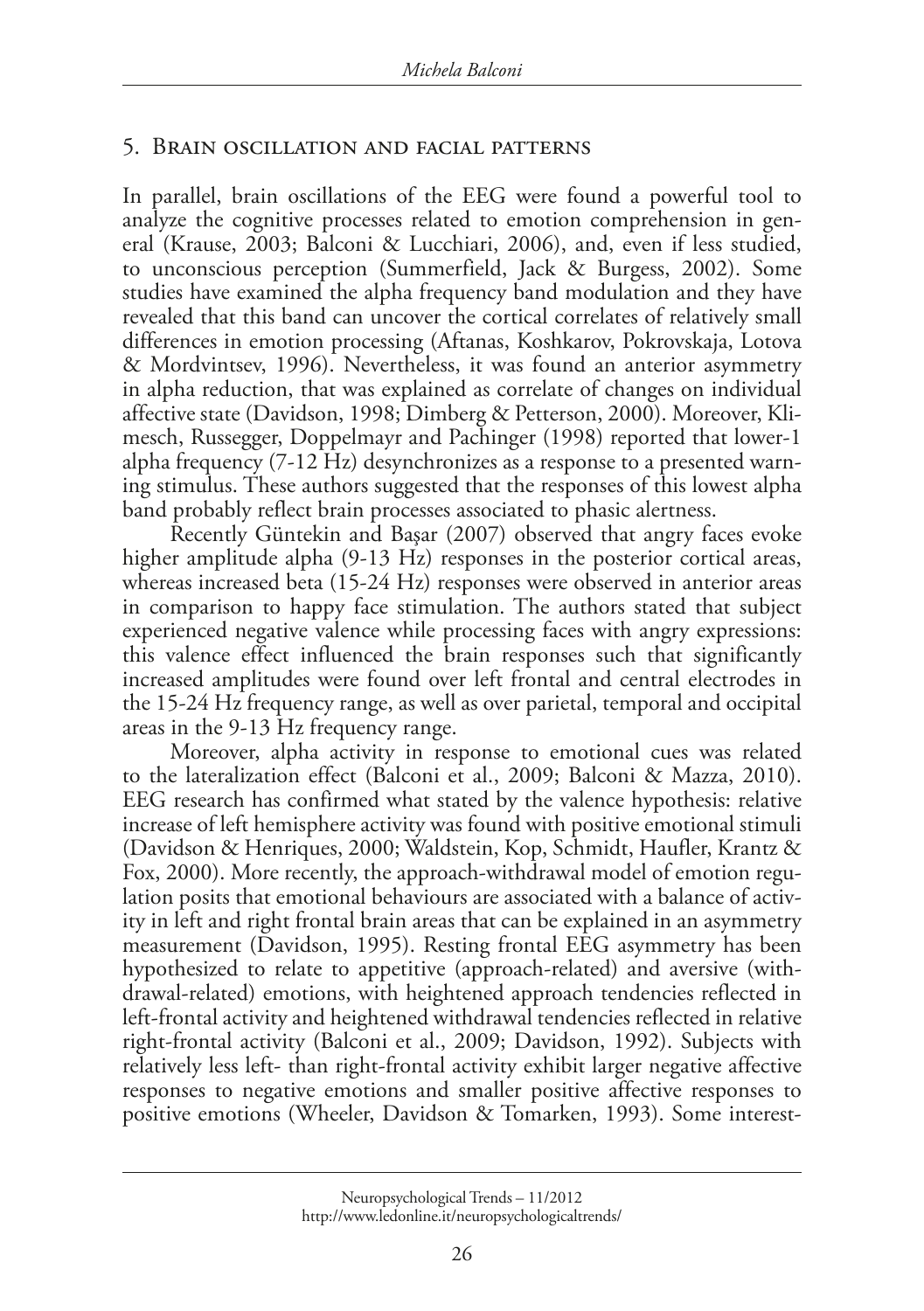ing results were collected in relationship with specific facial emotional patterns, such as anger and fear. In particular, anger correlated positively in a significant measure with right alpha power and negatively with left alpha power. The lateralization effect was revealed even by Harmon-Jones (2004), who indicated the importance of the prefrontal cortex in emotional processing. The author argued that the emotions with motivational tendencies are related to greater left frontal EEG activity.

#### 6. Brain oscillations in unconscious processing of faces

Only more recently brain oscillations were considered as useful measure to analyze the cortical distribution of brain activation in response to emotional face not consciously elaborated, taking into account the subjective predisposition for different types of emotional stimuli (positively and negatively valenced; more/less threatening). It was shown that brain oscillations respond to different types of emotional faces presented in unconscious condition (Balconi & Mazza, 2009b). Brain response to emotional stimuli has been investigated in several studies, since frequency band variations were found a powerful tool to analyze the cognitive processes related to emotion comprehension (Balconi & Lucchiari, 2007; Balconi & Pozzoli, 2009; Başar et al., 1999; Knyazev, 2007; Krause, 2003). Few previous studies on brain responses to emotion-related stimuli have examined the narrow frequency bands (Aftanas, Varlamov, Pavlov, Makhnev & Reva, 2002). Recent researches showed that the event-related theta band power responds specifically to prolonged visual emotional stimulation (Balconi et al., 2009a; Krause, Viemero, Rosenqvist, Sillanmaki & Astrom, 2000), and a synchronization was revealed in case of coordinated response indicating readiness to process information (Başar, 1999). Thus, theta EEG power typically increases with increasing attentional demands and/or task difficulty. Also the effect of valence in affective picture processing was studied, showing that valence discrimination is associated with the early time-locked synchronized theta activity (Aftanas et al., 2001; Balconi & Pozzoli, 2009). Accordingly, it was concluded that the delta response is related to signal detection and decision making. About motivational processing, Karakaş, Erzengin and Basar (2000) found a significant increased of delta as a function of task-relevant responding that necessitates conscious stimulus evaluation and stimulus updating. More recently Knyazev (2007) shown that delta oscillations depend on activity of motivational systems and participate in salience detection. Moreover, as regard of alpha frequency (7-12 Hz), Klimesch et al. (1998) reported that

Neuropsychological Trends – 11/2012 http://www.ledonline.it/neuropsychologicaltrends/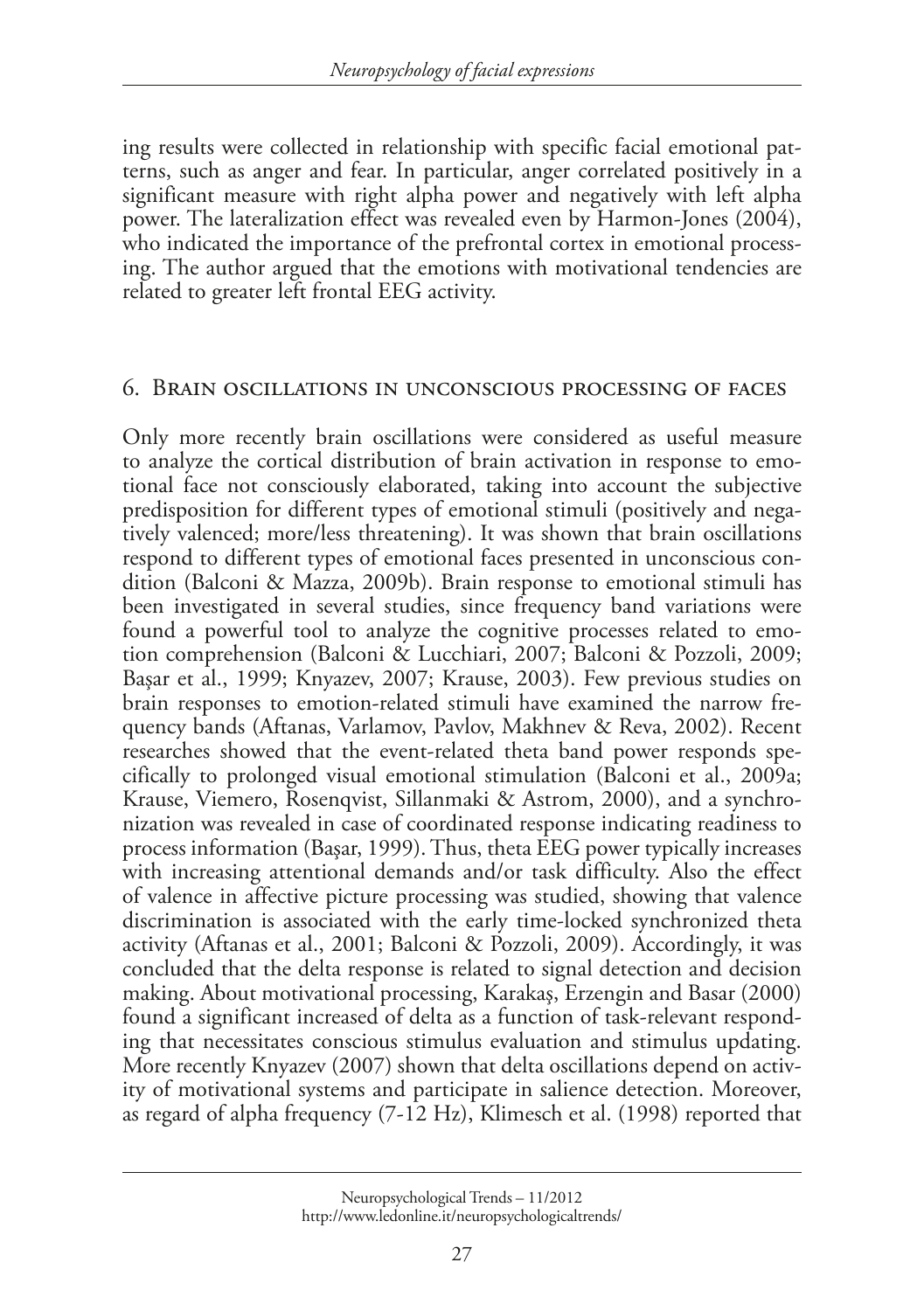alpha frequency (in particular lower-1 alpha) desynchronizes as a response to a presented warning stimulus (Balconi & Pozzoli, 2008). These authors suggested that the responses of this lowest alpha band most probably reflect brain processes associated to phasic alertness. Some other studies have examined the alpha frequency band of the EEG and have revealed that this band can uncover the cortical correlates of relatively small differences in emotion processing (Aftanas et al., 1996). Nevertheless, it was found an anterior asymmetry in alpha reduction, that was explained as correlates of changes on individual affective state (Balconi & Mazza, 2010; Davidson, 1998; Dimberg & Petterson, 2000). The contrasting results obtained by previous research may have been inducted by different frequency ranges selected to differentiate upper- and lower- alpha band, that could have introduced some methodological limits (Doppelmayer, Klimesch, Pachinger & Ripper, 1998).

Moreover, beta oscillations were scarcely explored in response to emotional stimuli. In most cases it was found a beta modulation as a function of visual patterns of facial stimuli (Okazaki, Kaneki, Yumoto & Arima, 2008): in other cases its correlation with the emotional stimuli was mediated by psychological constructs such as anxiety (Knyazev, Bocharov, Levin, Savostyanov & Slobodskoj-Plusnin, 2008). A specific study that has explored beta modulation by facial expressions of emotion revealed a significant effect only for anger face (increased beta), whereas no other effect was significant (Güntekin & Basar, 2007). On the contrary, other studies did not reveal any effect of this band for the emotional processing (Balconi & Pozzoli, 2007; Knyazev, 2007).

Finally, recent research has demonstrated that the modulation of gamma band activity (20-50 Hz) in time windows between 200 and 400 ms following the onset of a stimulus is associated with perception of coherent visual objects (Balconi & Lucchiari, 2008; Müller, Keil, Gruber & Elbert, 1999), and may be a signature of active memory. In parallel, gamma was found sensitive to emotional vsnonemotional stimuli and more specifically it was related to the arousal effect: early gamma was enhanced in response to aversive or highly arousing stimuli compared to neutral pictures (Keil, Muller, Gruber, Wienbruch, Stolarova & Elbert, 2001). This result was revealed in accordance with previous research that employed ERP measures for arousing pictures or emotional face (Balconi & Lucchiari, 2005a; Balconi et al., 2009b; Sato et al., 2001), since these studies found a modulation of the increased arousal on ERPs.

Finally, gamma band activity (GBA) was more studied for consciousness/unconsciousness comparison (Balconi et al., 2009b; Summerfield et al., 2002). In general it was found that GBA was enhanced by supraliminal more than subliminal stimuli, as well as more by high arousal (anger and fear) than

Neuropsychological Trends – 11/2012 http://www.ledonline.it/neuropsychologicaltrends/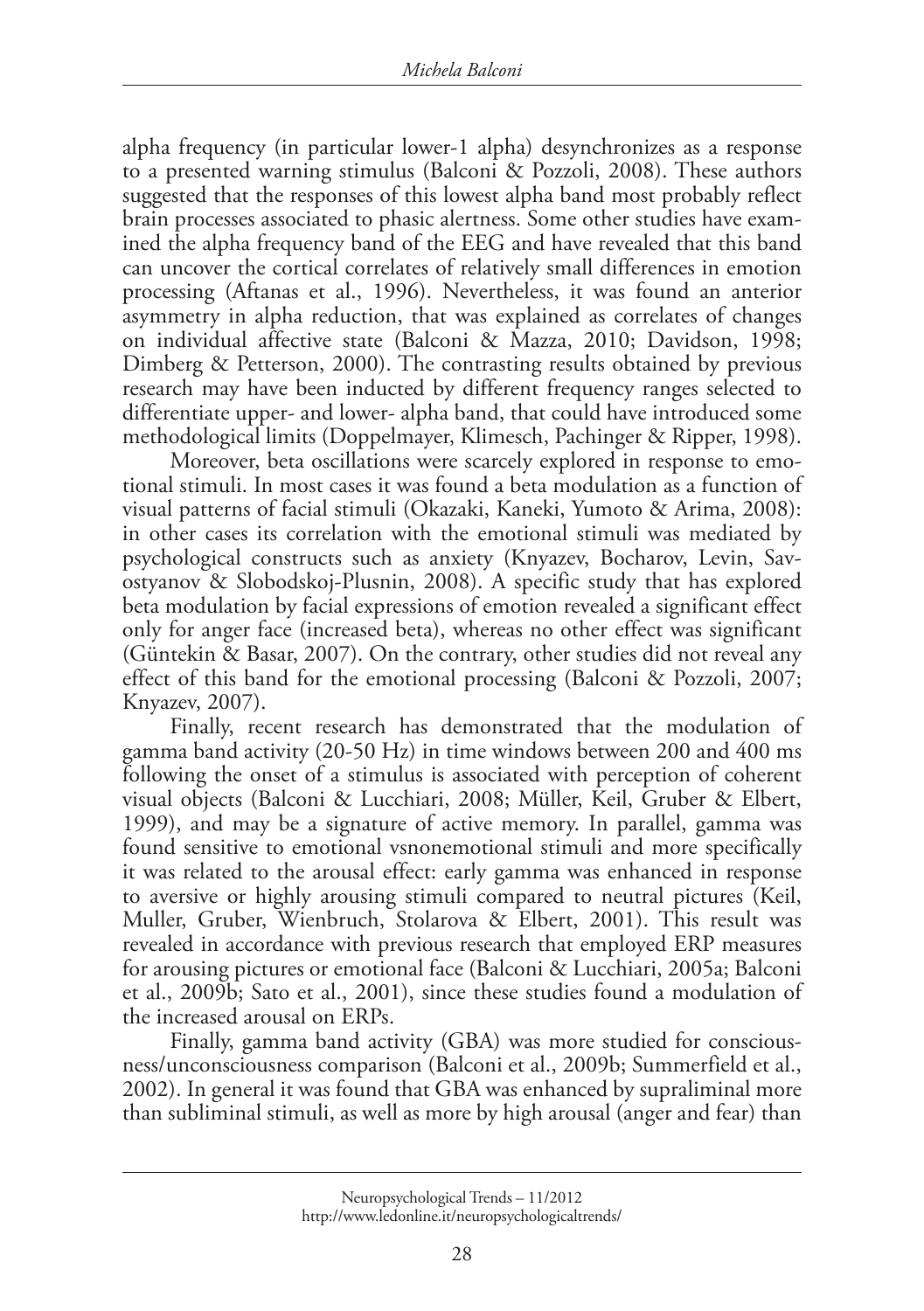low arousal (happiness and sadness) faces in both conscious and unconscious condition (Balconi & Lucchiari, 2008).

Nevertheless, unconscious modulation of frequency bands as a function of emotional facial expressions was not widely investigated. Thus, although the existence of unconscious elaboration of emotional faces was accepted, the question concerning its importance for emotional comprehension is still open. Secondly, these results were mainly acquired by using subliminal stimulation procedure, while other unconscious induction techniques were scarcely explored.

#### 7. Cortical lateralization effect and the role of emotional type in frontal brain area modulation

Although frequency bands have recently been investigated in various perceptive and cognitive domains, their specific role for emotion processing is unclear (Balconi & Pozzoli, 2008; Başar, 1999), and contrasting results were obtained (Balconi et al., 2009a; Knyazev, 2007; Güntekin & Basar, 2007). Some interesting results were collected in response to specific emotional patterns, showing a localized frontal area response to each emotional cues. In particular, sadness was correlated positively with right alpha power and negatively with left alpha power, whereas happiness was mainly related to left-side activation (Davidson & Fox, 1982). For other emotions, such as anger, results were more heterogeneous. More generally, lateralized electrophysiological parameters (decreased alpha power EEG), measured during the recollection of events associated with anger, increased within the right hemisphere (Waldstein et al., 2000). However, contrasting results have been collected in some studies (Coan, Allen & Harmon-Jones, 2001). Increased left frontal cortical activity was associated with anger (Harmon-Jones & Sigelman, 2001). In addition, increased left frontal activity and decreased right frontal activity were associated with trait anger (Harmon-Jones & Allen, 1998) and state anger (Harmon-Jones & Sigelman, 2001).

Different explicative models were proposed, in order to justify this lateralization effect. The right hemisphere model supposes that the right side is specialized for the perception, expression, and experience of emotion, regardless the valence (positive or negative) of the emotional content (Davidson & Schwartz, 1976; Heilman & Bowers, 1990). Specifically, regarding the perception of emotion, recent studies on faces have demonstrated left visual field superiority (right hemisphere) for discriminating emotional faces (Adolphs,

Neuropsychological Trends – 11/2012 http://www.ledonline.it/neuropsychologicaltrends/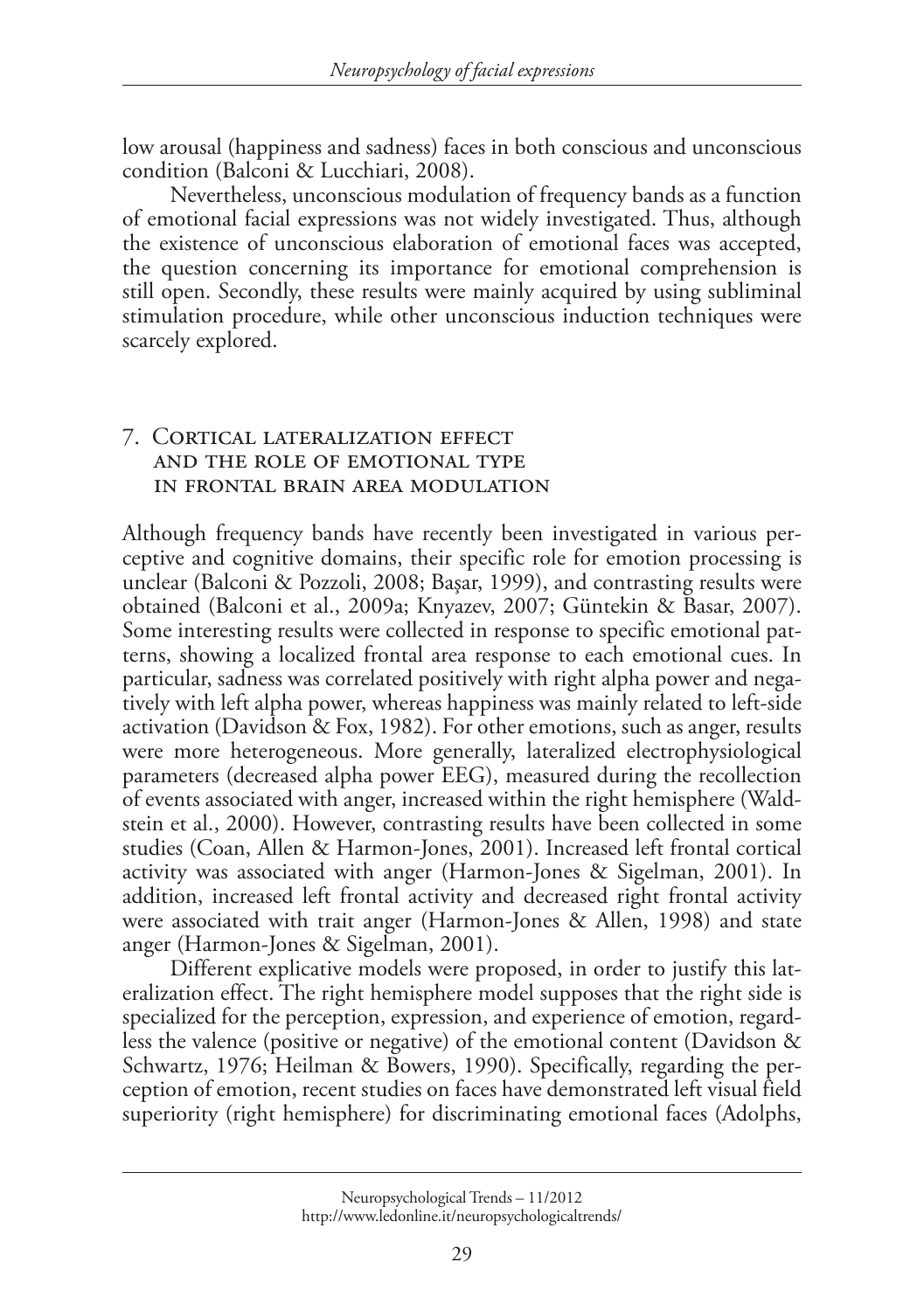Damasio, Tranel & Damasio, 1996; Borod, Cicero, Obler, Welkowitz, Erhan & Santschi, 1998). About the expression of emotions, a facial asymmetry was found, with a more expressive left side (right-controlled) during emotion expression (Balconi, 2008; Borod, Haywood & Koff, 1997; Gainotti, 1972). Also it was identified a reduced ability forfacial emotional expression in case of right-hemisphere damage. Brain damage studies have confirmed this effect, showing that patients with right-hemisphere lesions performed worse than patients with left-hemisphere lesions in recognizing facial expressions (Adolphs et al., 1996; Ahern, Schomer, Kleefield & Blume, 1991). Moreover, ERP and fMRI studies supported the hypothesis of right hemisphere specialization for the processing of facial emotions (Balconi & Pozzoli, 2007; Narumoto, Okada, Sadato, Fukui & Yonekura, 2001).

Nevertheless, alternative hypotheses were recently formulated on the lateralization effect, which offered different explanations of hemispheric differences. The valence model supposes that, as opposed to the righthemisphere hypothesis, cortical differences between the two hemispheres are attributable to positive vs. negative valence of emotions (Everhart, Carpenter, Carmona, Ethridge & Demaree, 2003; Silberman & Weingartner, 1986). In general, this model was tested for expression and perception of emotions, as well as for emotional experience. Based on this model, the right hemisphere is specialized for negative emotions and the left hemisphere for positive emotions. Generally, right hemisphere injury prevents the patient to process more negative vs. positive expressions (Borod et al., 1998). Some EEG research has supported the valence hypothesis: relative increase of left hemisphere activity was found with positive emotional states (Davidson & Henriques, 2000; Waldstein et al., 2000), though other EEG studies have also found some opposite results (Schellberg, Besthorn, Pfleger & Gasser, 1993).

More recently, the approach-withdrawal model of emotion regulation posits that emotional behaviours are associated with a balance of activity in left and right frontal brain areas that can be explained in an asymmetry measurement (Balconi et al., 2009b; Davidson, 1995; Harmon-Jones & Allen, 1997; Sutton & Davidson, 1997). Resting frontal EEG asymmetry has been hypothesized to relate to appetitive (approach-related) and aversive (withdrawal-related) motivation and emotion, with heightened approach tendencies reflected in left-frontal activity and heightened withdrawal tendencies reflected in relative right-frontal activity (Davidson, 1992). Subjects with relatively less left- than right-frontal activity exhibit larger negative affective responses to negative aversive emotions and smaller positive affective responses to positive approach emotions (Wheeler et al., 1993).

However, some contrasting results remain to be explained, mainly about the real significance of each emotion with respect to its functional

Neuropsychological Trends – 11/2012 http://www.ledonline.it/neuropsychologicaltrends/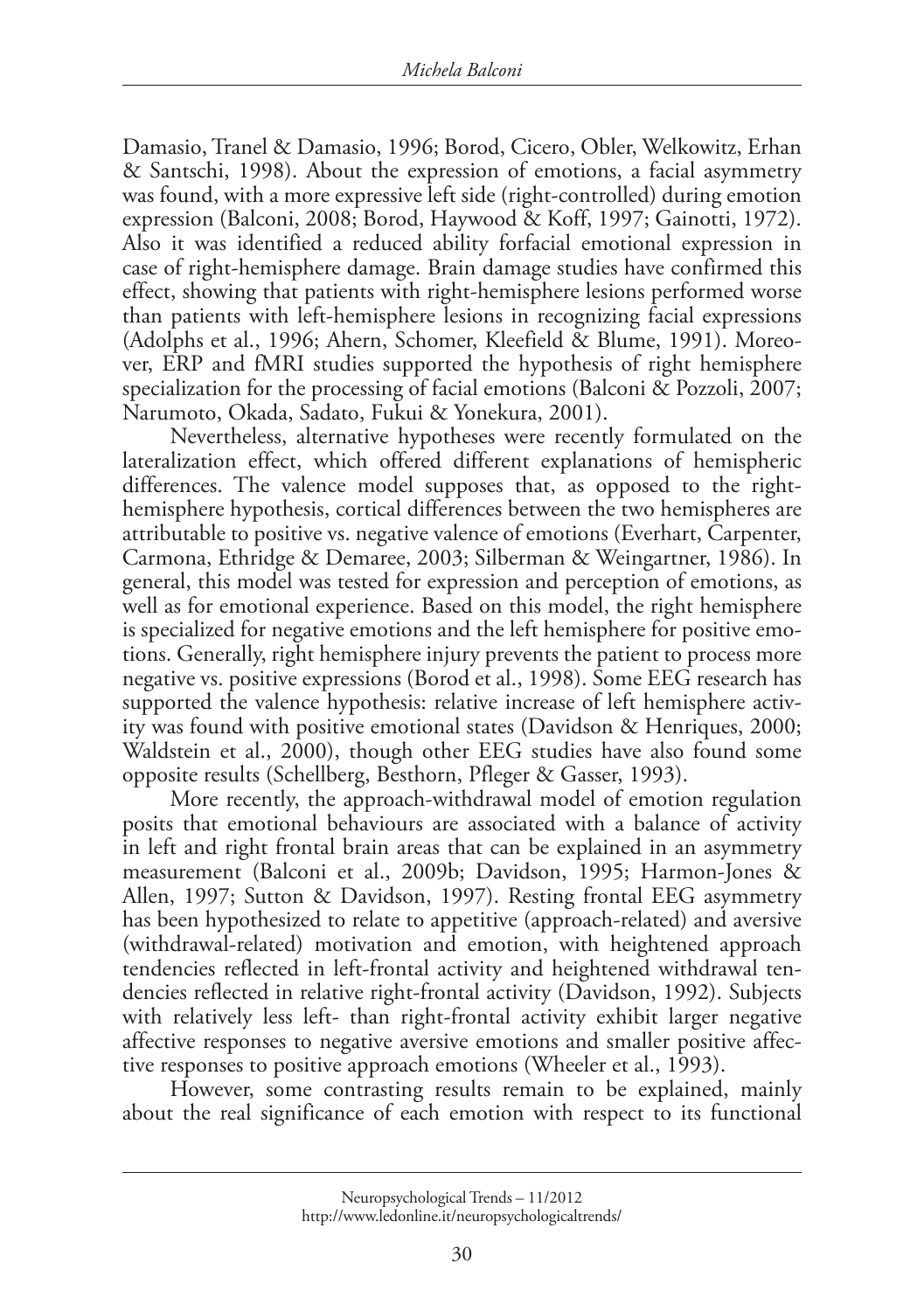value. In fact, facial expressions are an important key to explain the emotional situation and, consequently, they can produce different reactions in a viewer. As a whole, the significance of emotional expressions for the subject (in terms of their high/low averseness, valence and coping potential related to the corresponding emotion) should influence both the physiological and cognitive level, with interesting correspondence on EEG modulation. It was assumed that emotional expressions are distributed along a continuum as a function of the motivational significance of the emotional cue in terms of averseness (from higher to lower) and hedonic value (from negative to positive) and coping potential (Balconi & Lucchiari, 2005a; 2007; Sato et al., 2001; Streit et al., 2000).

According to this assumption, the "functional model" of emotional expression supposes that people adopt a behaviour that is functional to their coping activity (Frijda, 1994; Frijda, Kuipers & Terschure, 1989). Coping activity determines the significance of emotional situation, since it is able to orient the subject's behaviour as a function of the individual expectancies about successfully acting to alter the situation/external context. In fact, whereas some negative emotional expressions, such as anger and sadness, are generated by negative, aversive situations, the coping potential may introduce some differences in subjective response as a function of how people appraise their ability to cope with the aversive situation (Frijda, 1993; Lazarus, 1991; Hewig, Hagemann, Seifert, Naumann & Bartussek, 2004). From this perspective, anger may be appraised as a negative but also an active emotion, that arouses approach motivation.

#### **REFERENCES**

- Adolphs, R. (2003). Cognitive neuroscience of human social behaviour. *Nature Reviews Neuroscience*, 4, 165-178.
- Adolphs, R., Damasio, H., Tranel, D., & Damasio, A.R. (1996). Cortical systems for the recognition of emotion in facial expressions. *Journal of Neuroscience*, 16 (23), 7678-7687.
- Aftanas, L.I., Koshkarov, V.I., Pokrovskaja, V.L., Lotova, N.V., & Mordvintsev, Y. (1996). Event-related desynchronization (ERD) patterns to emotion-related feedback stimuli. *International Journal of Neuroscience*, 87, 151-173.
- Aftanas, L.I., Varlamon, A.A., Pavlov, S.V., Makhnev, V.P., & Reva, N.V. (2001). Affective picture processing: event-related synchronization within individually defined human theta band is modulated by valence dimension. *Neuroscience Letters*, 303, 115-118.

Neuropsychological Trends – 11/2012 http://www.ledonline.it/neuropsychologicaltrends/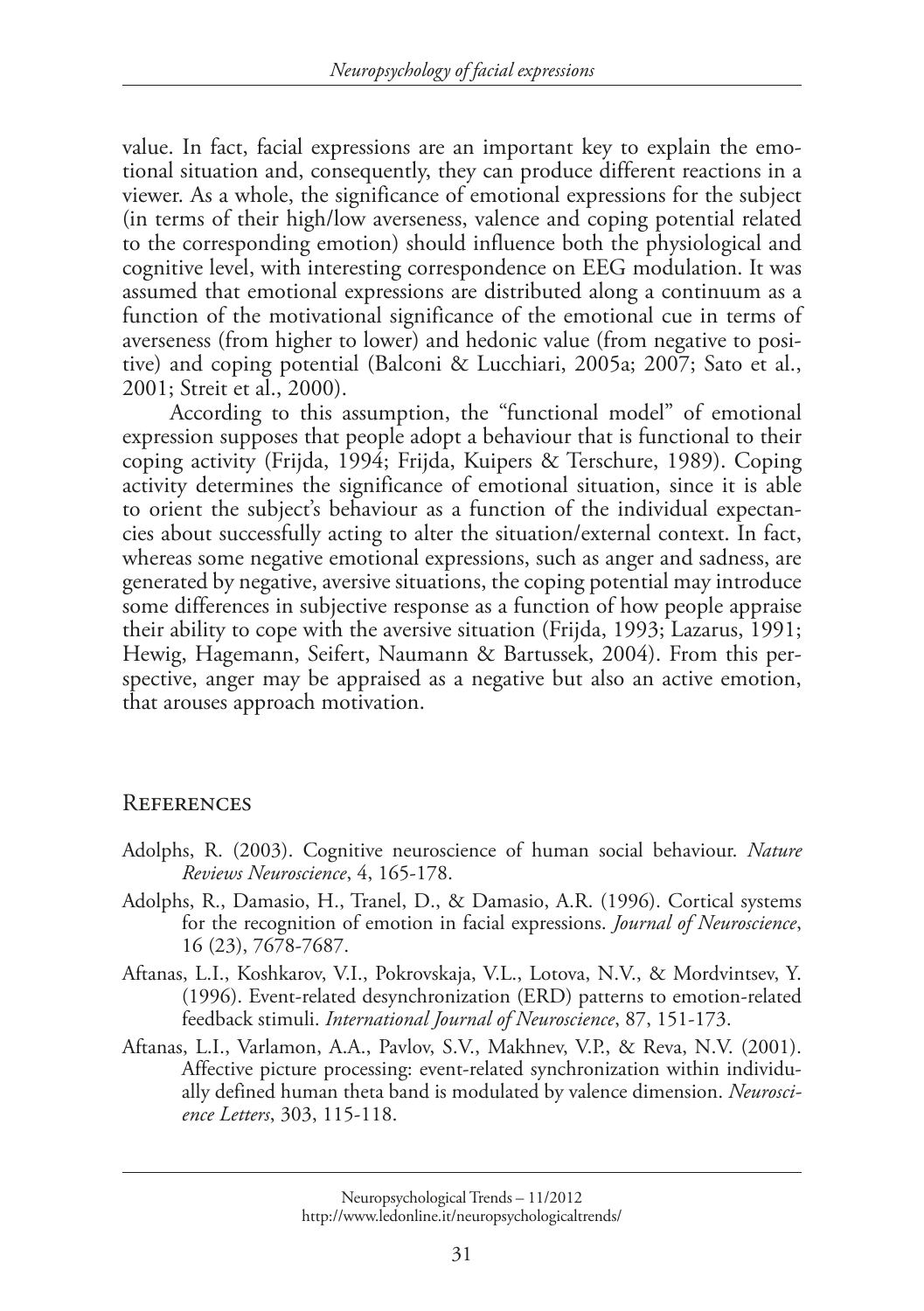- Aftanas, L.I., Varlamov, A.A., Pavlov, S.V., Makhnev, V.P., & Reva, N.V. (2002). Time-dependent cortical asymmetries induced by emotional arousal: EEG analysis of event-related synchronization and desynchronization in individually defined frequency bands. *International Journal of Psychophysiology*, 44, 67-82.
- Ahern, G.L., Schomer, D.L., Kleefield, J., & Blume, H. (1991). Right hemisphere advantage for evaluating emotional facial expressions. *Cortex*, 27 (2), 193-202.
- Balconi, M. (2006). Exploring consciousness in emotional face decoding: an eventrelated potential analysis. *Genetic, Social, and General Psychology Monographs*, 132, 129-150.
- Balconi, M. (2008). *Neuropsicologia della comunicazione*. Milano: Springer-Verlag.
- Balconi, M., Brambilla, E., & Falbo, L. (2009a). BIS/BAS, Cortical oscillations and coherence in response to emotional cues. *Brain Research Bulletin*, 80, 151- 157.
- Balconi, M., Brambilla, E., & Falbo, L. (2009b). Appetitive vs defensive responses to emotional cues. Autonomic measures and brain oscillation modulation. *Brain Research*, 1296, 72-84.
- Balconi, M., Falbo, L., & Brambilla, E. (2009). BIS/BAS responses to emotional cues: self-report, autonomic measure and alpha band modulation. *Personality and Individual Differences*, 47, 858-863.
- Balconi, M., & Lucchiari, C. (2005a). In the face of emotions: event-related potentials in supraliminal and subliminal facial expression recognition. *Genetic, Social, and General Psychology Monographs*, 131 (1), 41-69.
- Balconi, M., & Lucchiari, C. (2005b). Event-related potentials related to normal and morphed emotional faces. *Journal of Psychology*, 139, 176-192.
- Balconi, M., & Lucchiari, C. (2007). Consciousness and emotional facial expression recognition: subliminal/supraliminal stimulation effect on N200 and P300 ERPs. *Journal of Psychophysiology*, 21, 100-108.
- Balconi, M., & Lucchiari, C. (2008). Consciousness and arousal effects on emotional face processing as revealed by brain oscillations. A gamma band analysis. *International Journal of Psychophysiology*, 67, 41-46.
- Balconi, M., & Mazza, G. (2009a). Consciousness and emotion. ERP modulation and attentive vs pre-attentive elaboration of emotional facial expressions by backward masking. *Motivation and Emotion*, 33, 113-124.
- Balconi, M., & Mazza, G. (2009b). Brain oscillations and BIS/BAS (behavioral inhibition/activation system) effects on processing masked emotional cues. ERS/ERD and coherence measures of alpha band. *International Journal of Psychophysiology*, 74, 158-165.
- Balconi, M., & Mazza, G. (2010). Lateralisation effect in comprehension of emotional facial expression: a comparison between EEG alpha band power and behavioural inhibition (BIS) and activation (BAS) systems. *Lateralit*y, 3, 1257-1268.

Neuropsychological Trends – 11/2012 http://www.ledonline.it/neuropsychologicaltrends/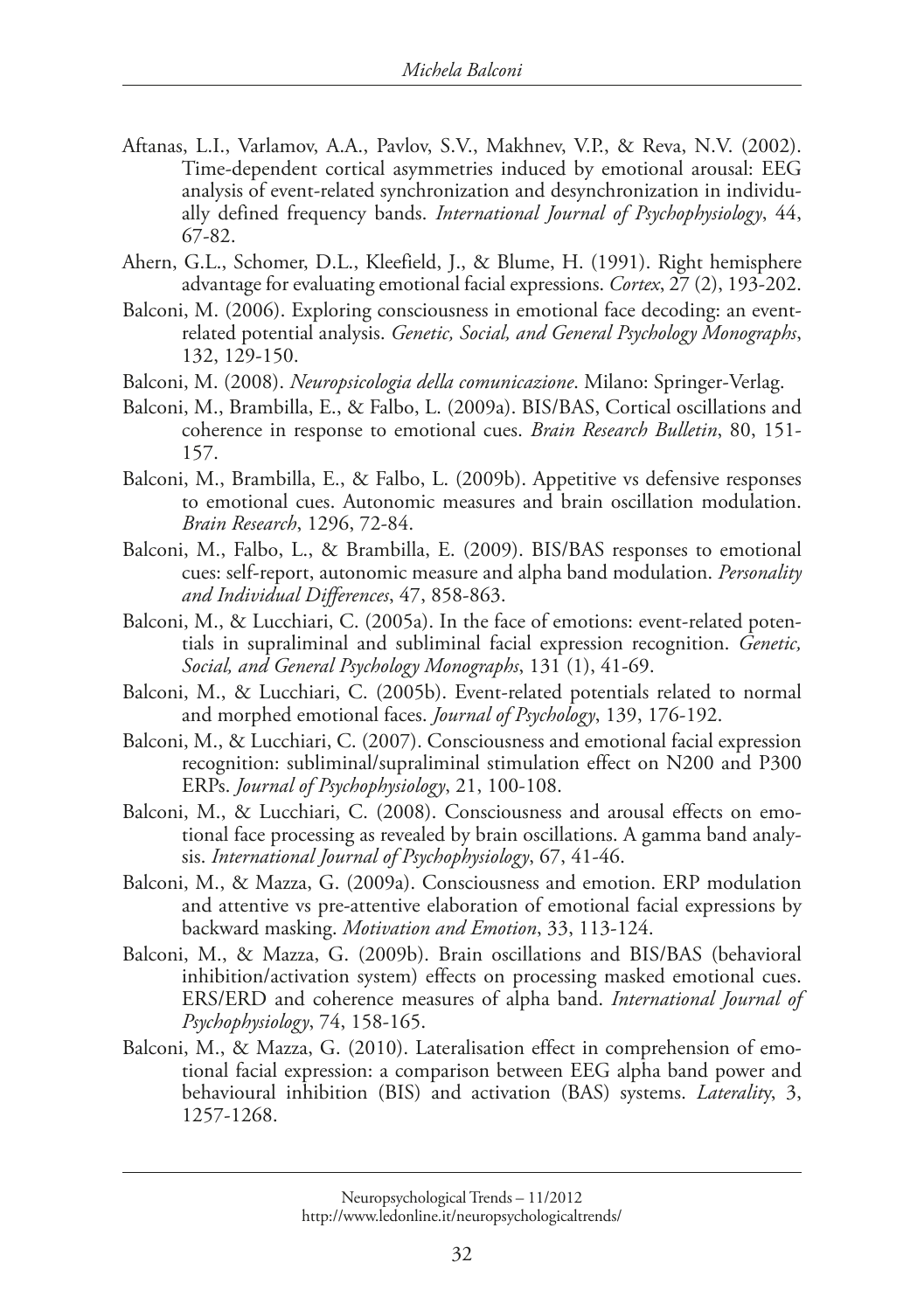- Balconi, M., & Pozzoli, U. (2003). ERPs (event-related potentials), semantic attribution, and facial expression of emotions. *Consciousness and Emotion*, 4, 63-80.
- Balconi, M., & Pozzoli, U. (2005a). Morphed facial expressions elicited a N400 ERP effect. A cerebral domain-specific semantic module. *Scandinavian Journal of Psychology*, 46, 467-474.
- Balconi, M., & Pozzoli, U. (2005b) Comprehending semantic and grammatical violations in Italian. N400 and P600 comparison with visual and auditory stimuli. *Journal of Psycholinguistic Research*, 34, 71-98.
- Balconi, M., & Pozzoli, U. (2007). Event-related oscillations (EROs) and eventrelated potentials (ERPs) comparison in facial expression recognition. *Journal of Neuropsychology*, 1, 283-294.
- Balconi, M., & Pozzoli, U. (2008). Event-related oscillations and event-related potentials in emotional face recognition. A regression analysis. *International Journal of Neuroscience*, 2, 4-24.
- Balconi, M., & Pozzoli, U. (2009). Arousal effect on emotional face comprehension. Frequency band changes in different time intervals. *Physiology and Behavior*, 97, 455-462.
- Başar, E. (1999). *Brain Function and Oscillations. II. Integrative Brain Function. Neurophysiology and Cognitive Processes*. Heidelberg: Springer.
- Başar, E., Demiralp, T., Schürmann, M., Basar-Eroglu, C., & Ademoglu, A. (1999). Oscillatory brain dynamics, wavelet analysis, and cognition. *Brain and Language*, 66, 146-183.
- Batty, M., & Taylor, M.J. (2003). Early processing of the six basic facial emotional expressions. *Cognitive Brain Research*, 17, 613-620.
- Bernat, E., Bunce, S., & Shevrin, H. (2001). Event-related brain potentials differentiate positive and negative mood adjectives during both supraliminal and subliminal visual processing. *International Journal of Psychophysiology*, 42, 11-34.
- Blair, R.J.R., Morris, J.S., Frith, C.D., Perret, D.I., & Dolan, R.J. (1999). Dissociable neural responses to facial expressions of sadness and anger. *Brain*, 122, 883-893.
- Borod, J.C., Cicero, B.A., Obler, L.K., Welkowitz, J., Erhan, H.M., Santschi, C., Grunwald, L.S., Agosti, R.M., & Whalen, J.R. (1998). Right hemisphere emotional perception: evidence across multiple channels. *Neuropsychology*, 12, 446-458.
- Borod, J.C., Haywood, C.S., & Koff, E. (1997). Neuropsychological aspects of facial asymmetry during emotional expression: a review of the normal adult literature. *Neuropsychology Review*, 7 (1), 41-60.
- Brázdil, M., Rektor, I., Daniel, P., Dufek, M., & Jurak, P. (2001). Intracerebral event-related potentials to subthreshold target stimuli. *Clinical Neurophysiology*, 112, 650-661.

Neuropsychological Trends – 11/2012 http://www.ledonline.it/neuropsychologicaltrends/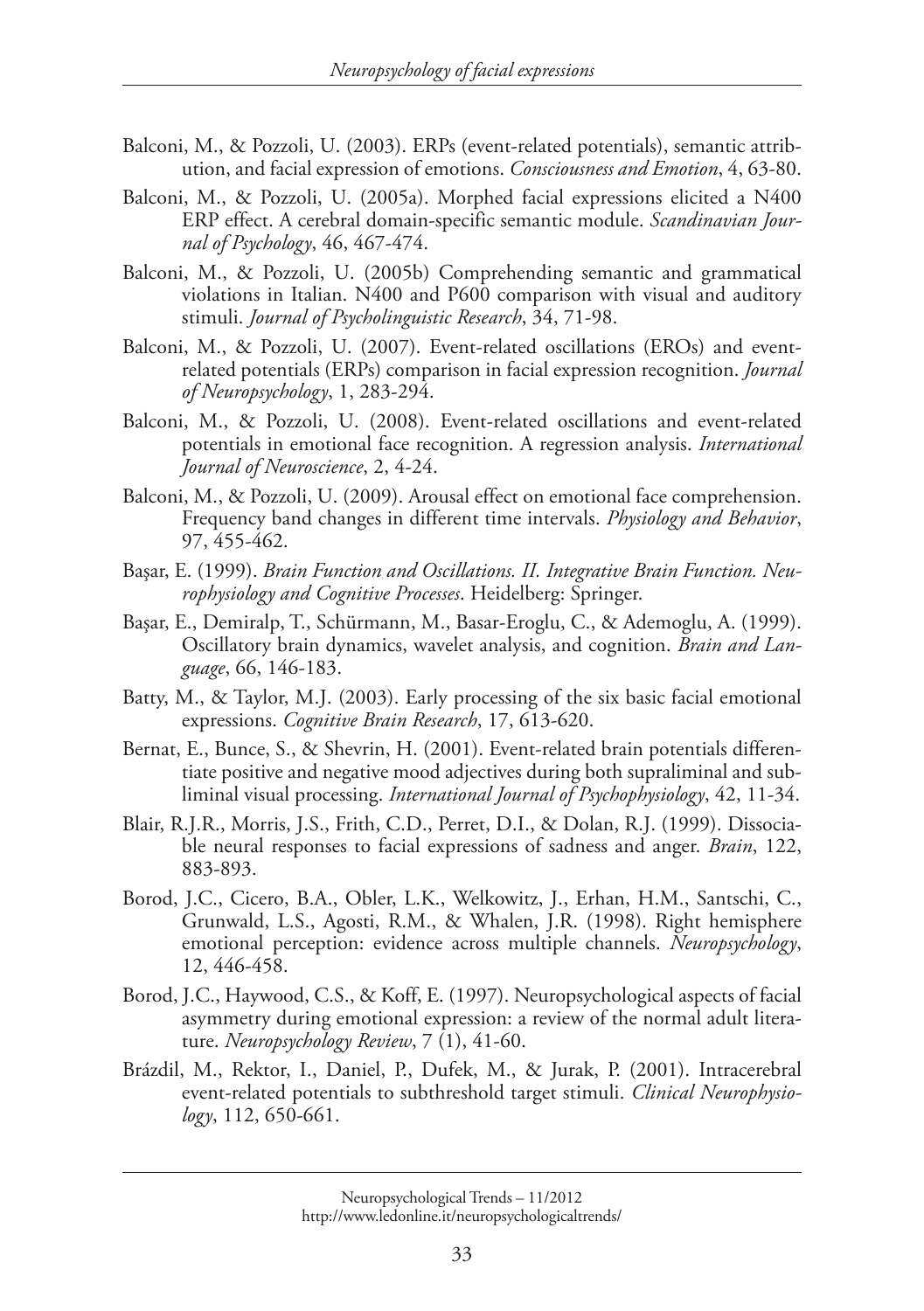- Bunce, V., Bernat, E., Wong, P.S., & Shevrin, H. (1999). Further evidence for unconscious learning: preliminary support for the conditioning of facial EMG to subliminal stimuli. *Journal of Psychiatry Research*, 33, 341-347.
- Cacioppo, J.T., Crites, S.L., & Gardner, W.L. (1996). Attitudes to the right: evaluative processing is associated with lateralized late positive event-related brain potentials. *Personality and Social Psychology Bulletin*, 22, 1205-1219.
- Calvo, M.G., & Esteves, F. (2005). Detection of emotional faces: low perceptual threshold and wide attentional span. *Visual Cognition*, 12, 13-27.
- Carretié, L., & Iglesias, J. (1995). An ERP study on the specificity of facial expression processing. *International Journal of Psychophysiology*, 19, 183-192.
- Chapman, R.M., McCrary, J.W., Chapman, J.A., & Martin, J.K. (1980). Behavioral and neural analyses of connotative meaning: word classes and rating scales. *Brain and Language*, 11, 319-339.
- Coan, J.A., Allen, J.J.B., & Harmon-Jones, E. (2001). Voluntary facial expression and hemispheric asymmetry over the frontal cortex. *Psychophysiology*, 38 (6), 912-925.
- Darwin, C. (1872). *The Expression of the Emotions in Man and Animals*. London: John Murray.
- Davidson, R.J. (1992). Anterior cerebral asymmetry and the nature of emotion. *Brain and Cognition*, 20 (1), 125-151.
- Davidson, R.J. (1995). *Cerebral Asymmetry, Emotion, and Affective Style*. Cambridge, MA: MIT Press.
- Davidson, R.J. (1998). Anterior electrophysiological asymmetries, emotion, and depression: conceptual and methodological conundrums. *Psychophysiology*, 35, 607-614.
- Davidson, R.J., & Fox, N.A. (1982). Asymmetrical brain activity discriminates between positive and negative affective stimuli in human infants. *Science*, 218 (4578), 1235-1237.
- Davidson, R.J., & Henriques, J. (2000). *Regional Brain Function in Sadness and Depression*. New York: Oxford University Press.
- Davidson, R.J., & Schwartz, G.E. (1976). Patterns of cerebral lateralization during cardiac biofeedback versus the self-regulation of emotion: sex differences. *Psychophysiology*, 13 (1), 62-68.
- Dimberg, U., Elmehed, K., & Thunberg, M. (2000). Unconscious facial reactions to emotional facial expressions. *Psychological Sciences*, 11, 86-89.
- Dimberg, U., & Öhman, A. (1996). Behold the wrath: psychophysiological responses to facial stimuli. *Motivation and Emotion*, 20, 49-182.
- Dimberg, U., & Petterson, M. (2000). Facial reactions to happy and angry facial expressions: evidence for right hemisphere dominance. *Psychophysiology*, 37, 693-696.

Neuropsychological Trends – 11/2012 http://www.ledonline.it/neuropsychologicaltrends/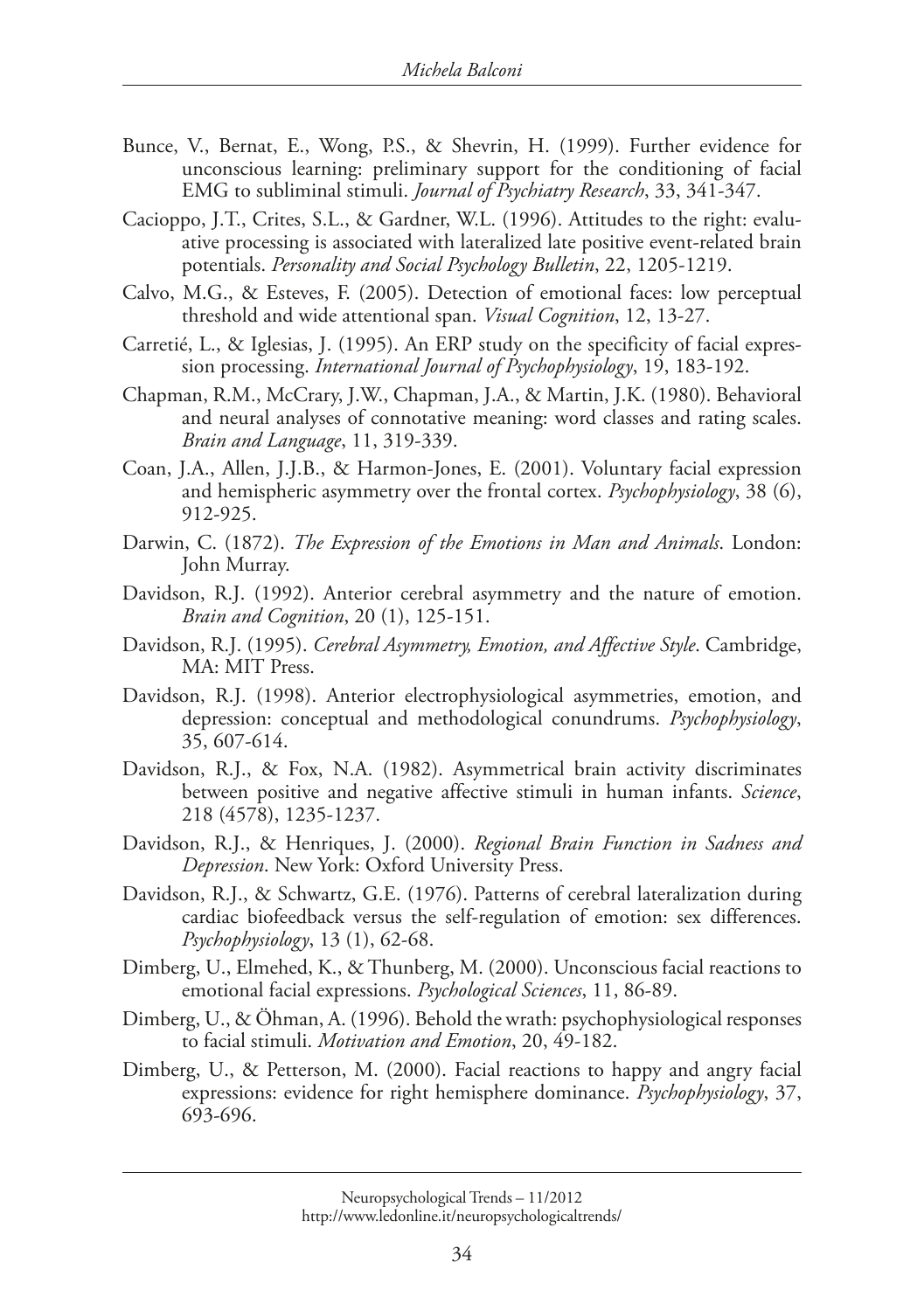- Doppelmayer, M., Klimesch, W., Pachinger, T., & Ripper, B. (1998). Individual differences in brain dynamics. Important implications for the calculation of event-related band power. *Biological Cybernetics*, 79, 49-57.
- Eastwood, J.D., & Smilek, D. (2005). Functional consequences of perceiving facial expressions of emotion without awareness*. Consciousness and Cognition*, 14, 565-584.
- Eimer, M., & Holmes, A. (2007). Event-related brain potential correlates of emotional face processing. *Neuropsychologia*, 45, 15-31.
- Ekman, P. (1993). Facial expression and emotions. *American Psychologist*, 48, 384- 392.
- Esteves, F., Parra, C., Dimberg, U., & Öhman, A. (1994). Nonconscious associative learning: Pavlovian conditioning of skin conductance responses to masked fear relevant facial stimuli. *Psychophysiology*, 31, 375-385.
- Everhart, D.E., Carpenter, M.D., Carmona, J.E., Ethridge, A.J., & Demaree, H.A. (2003). Adult sex-related P300 differences during the perception of emotional prosody and facial affect. *Psychophysiology*, 40 (S1), S39.
- Frijda, N.H. (1993). The place of appraisal in emotion. *Cognition and Emotion*, 7 (3-4), 357-387.
- Frijda, N.H. (1994). Emotions are functional, most of the time. In: Ekman, P., & Davidson, R.J. (eds.), *The Nature of Emotion: Fundamental Questions*. New York: Oxford University Press, pp. 112-122.
- Frijda, N.H. (1996). The laws of emotions*. Zeitschrift fur Psychosomatische Medizin und Psychotherapie*, 42, 205-221.
- Frijda, N.H., Kuipers, P., & Terschure, E. (1989). Relations among emotion, appraisal and emotional action readiness. *Journal of Personality and Social Psychology*, 57 (2), 212-228.
- Gainotti, G. (1972). Emotional behavior and hemispheric side of the lesion. *Cortex*, 8 (1), 41-55.
- Güntekin, B., & Başar, E. (2007). Emotional face expressions are differentiated with brain oscillations. *International Journal of Psychophysiology*, 64, 91-100.
- Hamm, A.O., Schupp, H.T., & Weike, A.I. (2003). Motivational organization of emotions: autonomic change, cortical response and reflex modulation. In: Davidson, R.J., Scherer, K.R., & Goldsmith, H.H., *Handbook of Affective Science*. New York: Oxford University Press, pp. 187-212.
- Harmon-Jones, E. (2004). Contributions from research on anger and cognitive dissonance to understanding the motivational functions of asymmetrical frontal brain activity. *Biological Psychology*, 67, 51-76.
- Harmon-Jones, E., & Allen, J.J.B. (1997). Behavioral activation sensitivity and resting frontal EEG asymmetry: covariation of putative indicators related to risk for mood disorders. *Journal of Abnormal Psychology*, 106, 159-163.

Neuropsychological Trends – 11/2012 http://www.ledonline.it/neuropsychologicaltrends/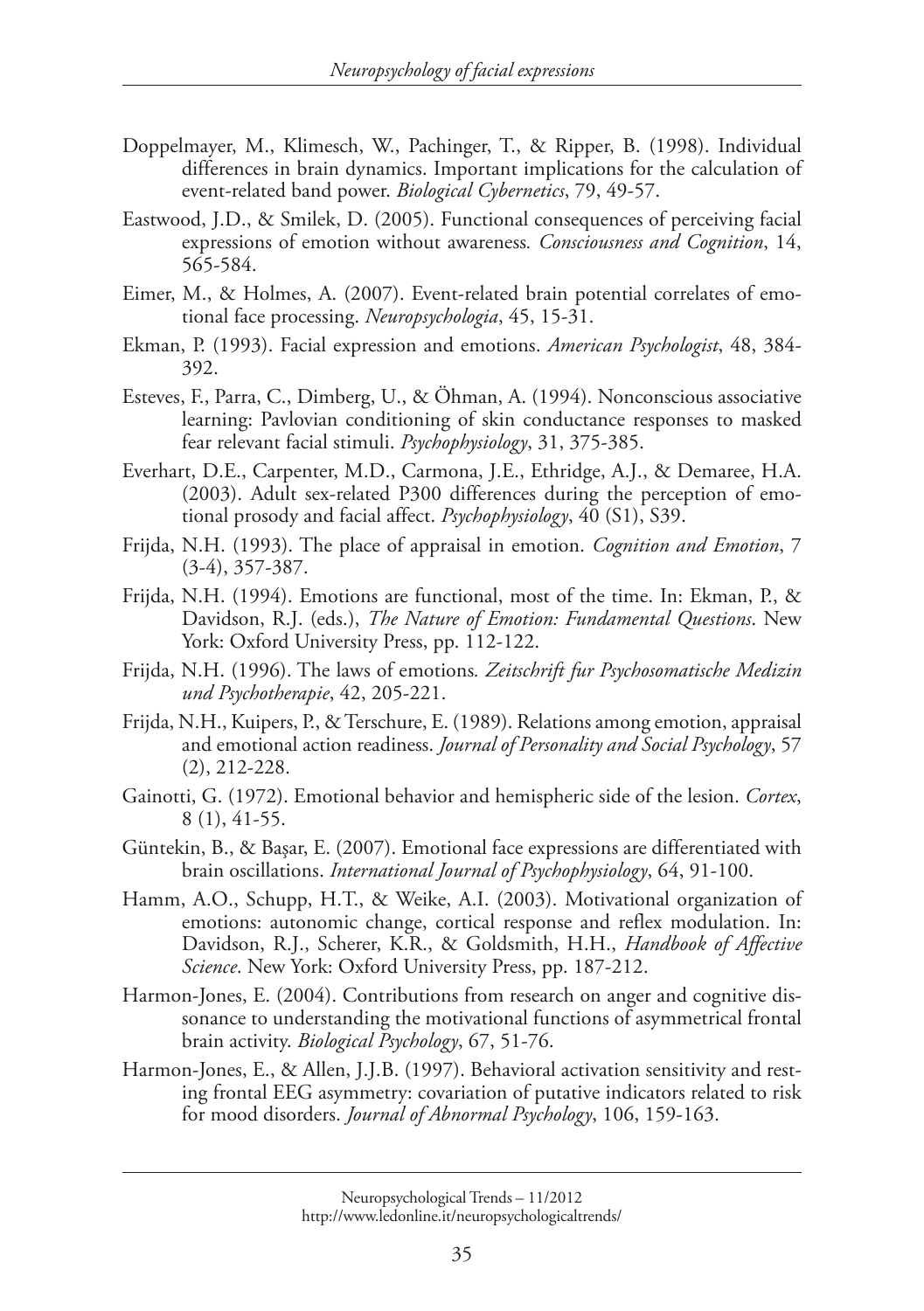- Harmon-Jones, E., & Allen, J.J.B. (1998). Anger and frontal brain activity: EEG asymmetry consistent with approach motivation despite negative affective valence. *Journal of Personality and Social Psychology*, 74 (5), 1310-1316.
- Harmon-Jones, E., & Sigelman, J. (2001). State anger and prefrontal brain activity: evidence that insult-related relative left-prefrontal activation is associated with experienced anger and aggression. *Journal of Personality and Social Psychology*, 80 (5), 797-803.
- Heilman, K.M., & Bowers, D. (1990). *Neuropsychological Studies of Emotional Changes Induced by Right and Left Hemispheric Lesions*. Hillsdale: Lawrence Erlbaum Associates.
- Herrmann, M.J., Aranda, D., Ellgring, H., Mueller, T.J., Strik, W.K., Heidrich, A., & Fallagatter, A.J. (2002). Face-specific event-related potential in humans is independent from facial expression. *International Journal of Psychophysiology*, 45, 241-244.
- Hewig, J., Hagemann, D., Seifert, J., Naumann, E., & Bartussek, D. (2004). On the selective relation of frontal cortical asymmetry and anger-out versus angercontrol. *Journal of Personality and Social Psychology*, 87 (6), 926-939.
- Holmes, A., Vuilleumier, P., & Eimer, M. (2003). The processing of emotional facial expression is gated by spatial attention: evidence from event-related brain potentials. *Cognitive Brain Research*, 16, 174-184.
- Johnston, V.S., Miller, D.R., & Burleson, M.H. (1986). Multiple P3s to emotional stimuli and their theoretical significance. *Psychophysiology*, 23, 684-694.
- Junghöfer, M., Bradley, M.M., Elbert, T.R., & Lang, P.J. (2001). Fleeting images: a new look at early emotion discrimination. *Psychophysiology*, 38, 175-178.
- Karakaş, S., Erzengin, Ö.U., & Başar, E. (2000). The genesis of human event-related responses explained through the theory of oscillatory neural assemblies. *Neuroscience Letters*, 285, 45-48.
- Kayser, J., Tenke, C., Nordby, H., Hammerborg, D., Kenneth, H., & Gisela, E. (1997). Event-related potential (ERP) asymmetries to emotional stimuli in a visual half-field paradigm. *Psychophysiology*, 34, 414-426.
- Keil, A., Bradley, M.M., Hauk, O., Rockstroh, B., Elbert, T., & Lang, P.J. (2002). Large-scale neural correlates of affective picture-processing*. Psychophysiology*, 39, 641-649.
- Keil, A., Müller, M.M., Gruber, T., Wienbruch, C., Stolarova, M., & Elbert, T. (2001). Effects of emotional arousal in the cerebral hemispheres: a study of oscillatory brain activity and event-related potentials. *Clinical Neuropsychology*, 112, 2057-2068.
- Kiefer, M., & Spitzer, M. (2000). Time course of conscious and unconscious semantic brain activation. *Neuroreport*, 11, 2401-2407.
- Kiss, M., & Eimer, M. (2008). ERPs reveal subliminal processing of fearful faces. *Psychophysiology*, 45, 318-326.

Neuropsychological Trends – 11/2012

http://www.ledonline.it/neuropsychologicaltrends/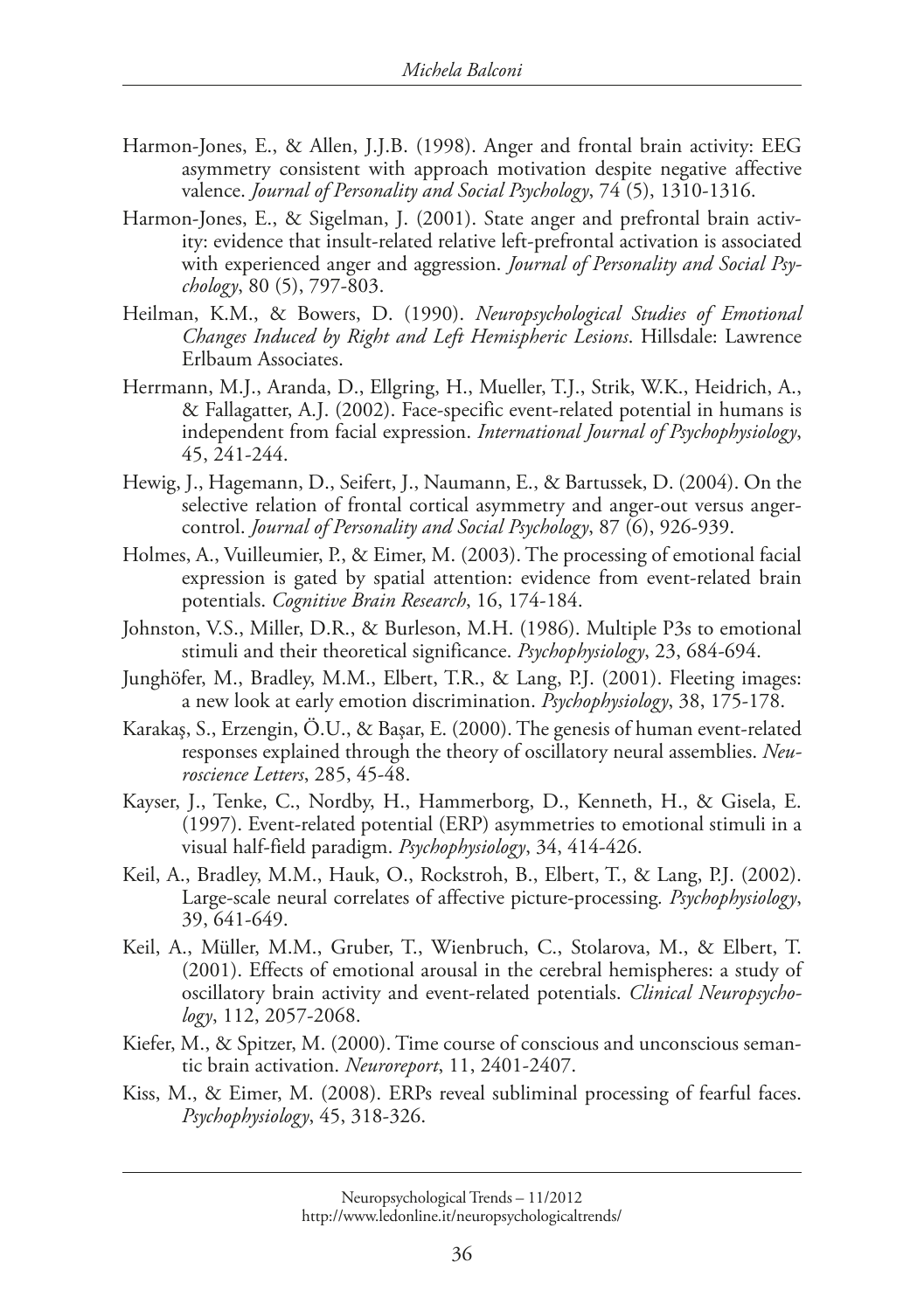- Klimesch, W., Russegger, H., Doppelmayr, M., & Pachinger, T. (1998). A method for the calculation of induced band power: implications for the significance of brain oscillations. *Electroencephalography and Clinical Neurophysiology*, 108, 123-130.
- Knyazev, G.G. (2007). Motivation, emotion and their inhibitory control mirrored in brain oscillations. *Neuroscience and Biobehavioral Review*, 31, 377-395.
- Knyazev, G.G., Bocharov, A.V., Levin, E.A., Savostyanov, A.N., & Slobodskoj-Plusnin, J.Y. (2008). Anxiety and oscillatory responses to emotional facial expressions. *Brain Research*, 1227, 174-188.
- Kotchoubey, B. (2005). Event-related potential measures of consciousness: two equations with three unknowns. *Progress in Brain Research*, 150, 427-444.
- Krause, C.M. (2003). Brain electric oscillations and cognitive processes. In: Hugdahl, K. (ed.), *Experimental Methods in Neuropsychology*. New York: Kluwer, pp. 11-130.
- Krause, C.M., Viemerö, V., Rosenqvist, A., Sillanmäki, L., & Åström, T. (2000). Relative electroencephalographic desynchronization and synchronization in humans to emotional film content: an analysis of the 4-6, 6-8, 8-10 and 10-12 Hz frequency bands. *Neuroscience Letters*, 286, 9-12.
- Lang, P.J., Bradley, M.M., & Cuthbert, B.N. (1997). Motivated attention: affect, activation, and action. In: Lang, P.J., Simons, R.F., & Balaban, M. (eds.), *Attention and Orienting: Sensory and Motivational Processes*. Mahwah: Lawrence Erlbaum Associates, pp. 97-135.
- Lazarus, R.S. (1991). *Emotion and Adaptation*. New York: Oxford University Press.
- LeDoux, J.E. (1996). *The Emotional Brain: the Mysterious Underpinning of Emotional Life*. New York: Simon and Schuster.
- Leonard, C.M., Rolls, E.T., Wilson, F.A.W., & Baylis, G.C. (1985). Neurons in the amygdala of the monkey with responses selective for faces. *Behavioural Brain Research*, 15, 159-176.
- Liddell, B.J., Williams, L.M., Rathjen, J., Shevrin, H., & Gordon, E. (2004). A temporal dissociation of subliminal versus supraliminal fear perception: an event-related potential study*. Journal of Cognitive Neuroscience*, 16, 479-486.
- Morita, Y., Morita, K., Yamamoto, M., Waseda, Y., & Maeda, H. (2001). Effects of facial affect recognition on the auditory P300 in healthy subjects. *Neuroscience Research*, 41 (1), 89-95.
- Morris, J., & Dolan, R. (2001). The amygdala and unconscious fear processing. In: De Gelder, B., De Haan, E.H.F., & Heywood, C.A. (eds.), *Out of Mind: Varieties of Unconscious Processes*. New York: Oxford University Press, pp. 185-204.
- Morris, J., Frith, C., Perret, D., Rowland, D., Young, A., Calder, A., & Dolan, R.J. (1996). Differential neural response in the human amygdala to fearful and happy facial expressions. *Nature*, 383, 812-881.

Neuropsychological Trends – 11/2012 http://www.ledonline.it/neuropsychologicaltrends/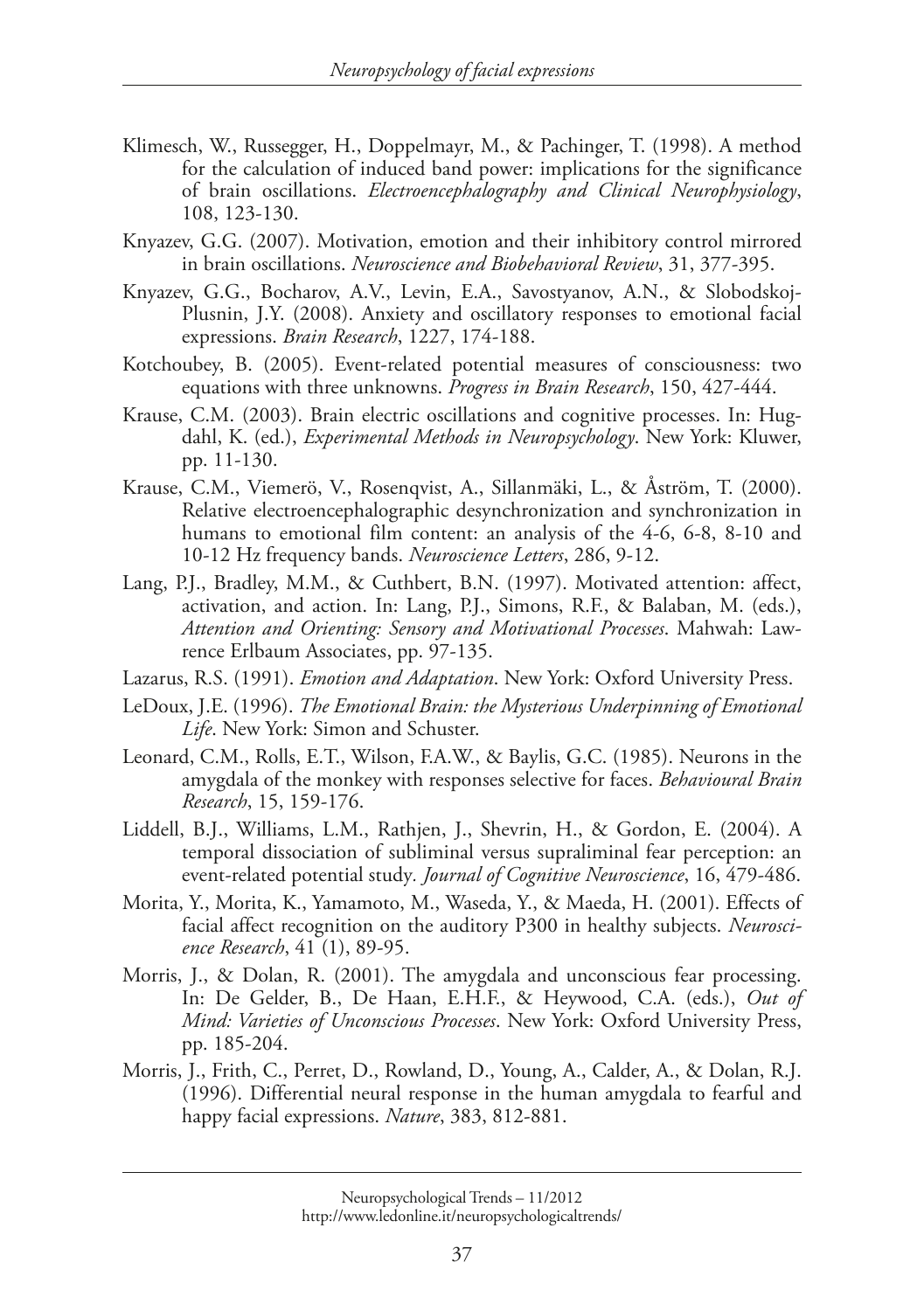- Morris, J.S., Friston, K.J., Buchel, C., Frith, C.D., Young, A.W., Calder, A.J., & Dolan, R.J. (1998). A neuromodulatory role for the human amygdala in processing emotional facial expressions. *Brain*, 121, 47-57.
- Muller, M.M., Keil, A., Gruber, T., & Elbert, T. (1999). Processing of affective pictures modulates right-hemispheric gamma band EEG activity. *Clinical Neurophysiology*, 110, 1913-1920.
- Nakamura, K., Mikami, A., & Kubota, K. (1992). The activity of single neurons in the monkey amygdala during performance of a visual memory task. *Journal of. Neurophysiology*, 67, 1447-1463.
- Narumoto, J., Okada, T., Sadato, N., Fukui, K., & Yonekura, Y. (2001). Attention to emotion modulates fMRI activity in human right superior temporal sulcus. *Cognitive Brain Research*, 12 (2), 225-231.
- Öhman, A., & Soares, J.J.F. (1998). Emotional conditioning to masked stimuli: expectancies for aversive outcomes following nonrecognized fear-relevant stimuli. *Journal of Experimental Psychology*, 127, 69-82.
- Okazaki, M., Kaneko, Y., Yumoto, M., & Arima, K. (2008). Perceptual change in response to a bistable picture increases neuromagnetic beta-band activities. *Neuroscience Research*, 61, 319-328.
- Polich, J. (2007). Updating P300: an integrative theory of P3a and P3b. *Clinical Neurophysiology*, 118, 2128-2148.
- Posner, M.I. (1978). *Chronometric Explorations of Mind*. Oxford: Lawrence Erlbaum.
- Regan, M., & Howard, R. (1995). Fear conditioning, preparedness, and the contingent negative variation. *Psychophysiology*, 32, 208-214.
- Rolls, E.T. (2006). Consciousness absent and present: a neurophysiological exploration of masking. In: Ögmen, H., & Breitmeyer, B.G. (eds.), *The First Half Second: the Microgenesis and Temporal Dynamics of Unconscious and Conscious Visual Processes*. Cambridge: MIT Press, pp. 89-108.
- Russell, J.A. (2003). Core affect and the psychological construction of emotion. *Psychological Review*, 110, 145-172.
- Russell, J.A., & Bullock, M. (1985). Multidimensional scaling of emotional facial expressions: similarity from preschoolers to adults. *Journal of Personality and Social Psychology*, 48, 1290-1298.
- Sato, W., Kochiyama, T., Yoshikawa, S., & Matsumura, M. (2001). Emotional expression boosts early visual processing of the face: ERP recording and its decomposition by independent component analysis. *Neuroreport*, 12 (4), 709-714.
- Schellberg, D., Besthorn, C., Pfleger, W., & Gasser, T. (1993). Emotional activation and topographic EEG band power. *Journal of Psychophysiology*, 7, 24-33.
- Schorr, A. (2001). Appraisal: the evolution of an idea. In: Scherer, K.R., Schorr, A., & Johnstone, T. (eds.), *Appraisal Processes in Emotion: Theory, Methods, Research*. New York: Oxford University Press, pp. 20-34.

Neuropsychological Trends – 11/2012 http://www.ledonline.it/neuropsychologicaltrends/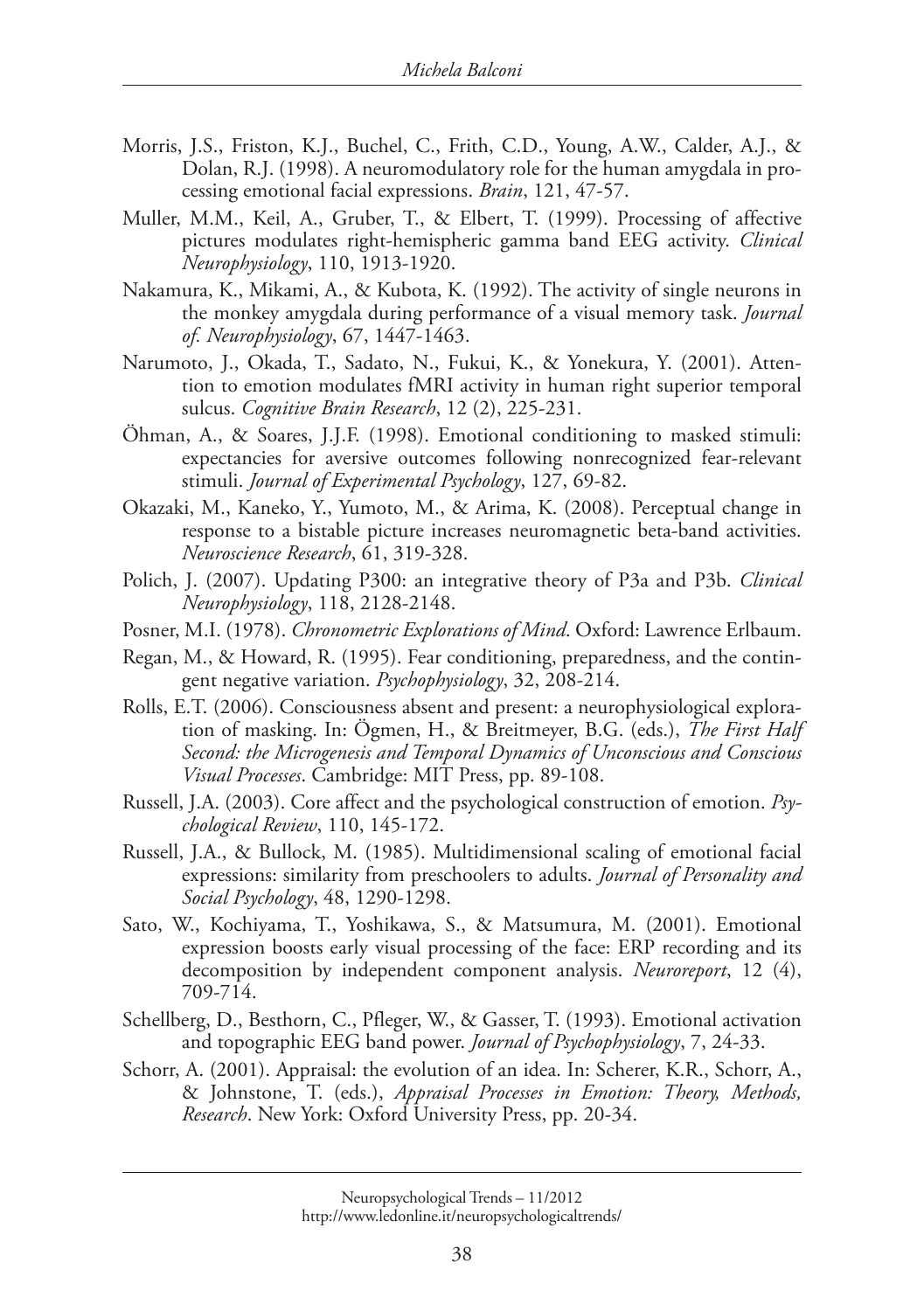- Schupp, H.T., Cuthbert, B.N., Bradley, M.M., Cacioppo, J.T., Ito, T., & Lang, P.J. (2000). Affective picture processing: the late positive potential is modulated by motivational relevance. *Psychophysiology*, 37, 257-261.
- Shevrin, H. (2001). Event-related markers of unconscious processes. *International Journal of Psychophysiology*, 42, 209-218.
- Shiffrin, R.M., & Schneider, W. (1977). Controlled and automatic human information processing: II. Perceptual learning, automatic attending and a general theory. *Psychology Review*, 84, 127-190.
- Silberman, E.K., & Weingartner, H. (1986). Hemispheric lateralization of functions related to emotion. *Brain and Cognition*, 5 (3), 322-353.
- Simons, D.J., Hannula, D.E., Warren, D.E., & Day, S.W. (2007). Behavioral, neuroimaging, and neuropsychological approaches to implicit perception. In: Zelazo, P.D., Moscovitch, M., & Thompson, E. (eds.), *The Cambridge Handbook of Consciousness*. New York: Cambridge University Press, pp. 207-250.
- Skrandies, W., & Weber, P. (1996). Dimensinality of semantic meaning and segments of evoked potential field. In: Ogura, C., Koga, Y., & Shimokochi, M. (eds.), *Recent Advances in Event-related Brain Potential Research: Proceedings of the 11th Internatinal Conference on Event-relate Potentials (EPIC)*. New York: Elsevier, pp. 125-162.
- Snodgrass, J.M. (2000). *Unconscious Perception: Theory, Method, and Evidence*. Amsterdam: John Benjamins.
- Stenberg, G., Lindgren, M., Johansson, M., Olsson, A., & Rosen, I. (2000). Semantic processing without conscious identification: evidence from event-related potentials. *Journal of Experimental Psychology: Learning Memory, and Cognition*, 26, 973-1004.
- Stone, A., & Valentine, T. (2007). The categorical structure of knowledge for famous people (and a novel application of Centre-Surround theory). *Cognition*, 104 (3), 535-564.
- Streit, M., Wolwer, W., Brinkmeyer, J., Ihl, R., & Gaebel, W. (2000). Electrophysiological correlates of emotional and structural face processing in humans. *Neuroscience Letters*, 278, 13-16.
- Summerfield, C., Jack, A.I., & Burgess, A.P. (2002). Induced gamma activity is associated with conscious awareness of pattern masked nouns. *International Journal of Psychophysiology*, 44, 93-100.
- Sutton, S.K., & Davidson, R.J. (1997). Prefrontal brain asymmetry: a biological substrate of the behavioral approach and inhibition systems. *Psychological Science*, 8, 204-210.
- Tranel, D., & Damasio, A.R. (1985). Knowledge without awareness: an automatic index of facial recognition by prosopoagnosics. *Science*, 228, 1453-1454.
- Waldstein, S.R., Kop, W.J., Schmidt, L.A., Haufler, A.J., Krantz, D.S., & Fox, N.A. (2000). Frontal electrocortical and cardiovascular reactivity during happiness and anger. *Biological Psychology*, 55 (1), 3-23.

Neuropsychological Trends – 11/2012 http://www.ledonline.it/neuropsychologicaltrends/